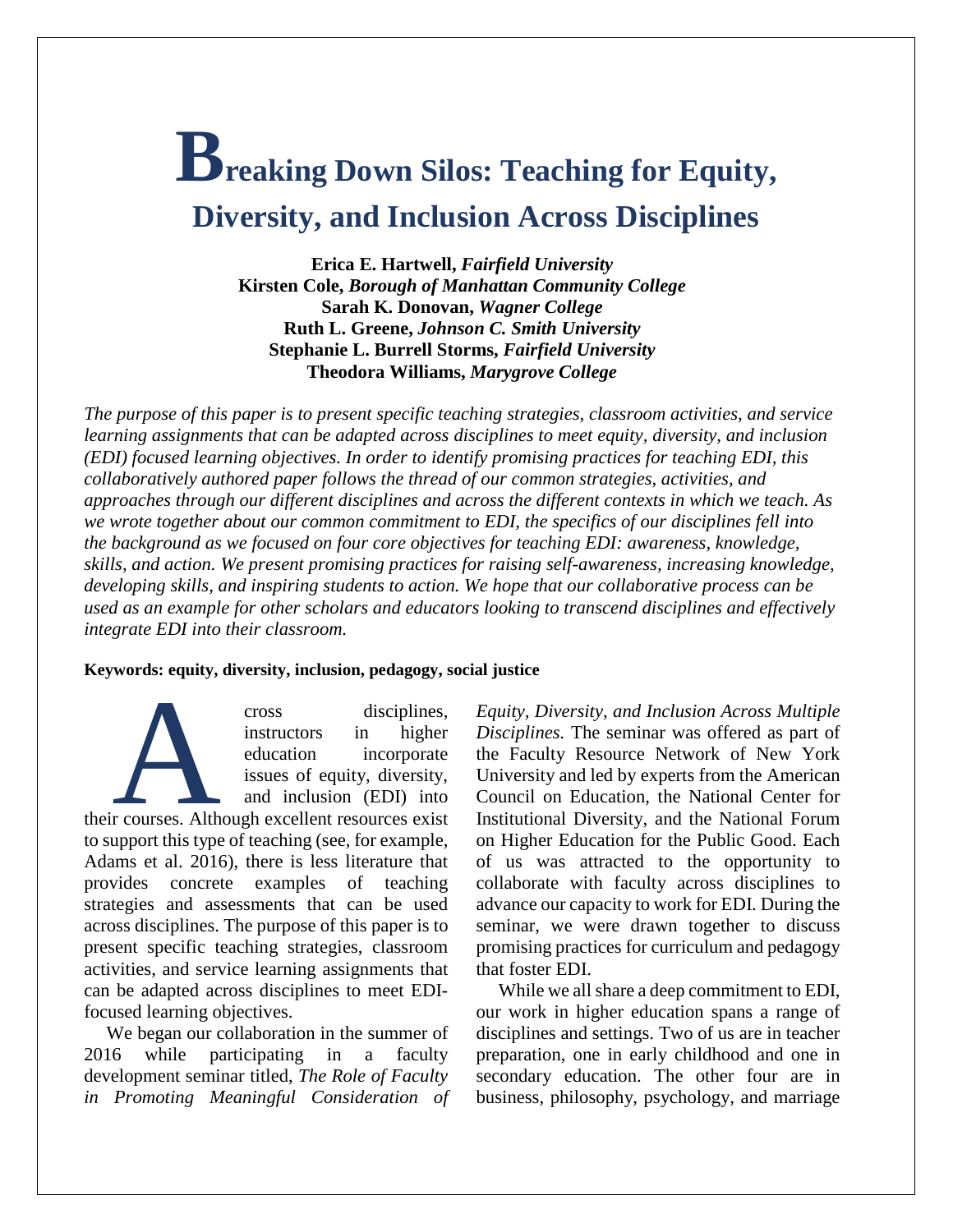and family therapy. Two of us are on the tenuretrack and employed at the assistant level while three are tenured at the associate level and one is tenured at the professor level. All the authors of this article are cisgender women. Half of us identify as African American and half of us identify as white or European American. Our institutions range in size from rather small (under 1,500) to relatively large (over 25,000) and include two-year community colleges, four-year private liberal arts colleges, and universities with undergraduate and graduate programs. All our institutions are co-educational but range in terms of racial and ethnic diversity, from predominantly white institutions to a historically black college. While most of us work in urban areas, two are in a suburban location. As the reader can see, we represent a wide array of backgrounds and contexts. One of several goals in writing this piece together was to provide a model for working collaboratively across disciplines and across institutions.

From the outset, the interdisciplinary nature of our project was an asset and a challenge. To identify promising practices for teaching EDI, we had to follow the thread of our common strategies, activities, and approaches through our different disciplines and across the different contexts in which we teach. We found that our collective thinking aligned with research described by Johnson and DiStasi in their 2014 book about the future role of higher education, especially liberal arts education, in offering students a rich, broad education that fosters values such as responsibility, integrity, and cooperation (as cited in Reis 2016). As we wrote together about our common commitment to EDI, the specifics of our disciplines fell into the background, and core objectives for teaching EDI came to the fore.

Common learning objectives for EDI education stem from the counseling and education literature and are typically organized into three dimensions: (1) awareness, (2) knowledge, and (3) skills (Fuentes, Chanthongthi, and Rios 2010; Mayhew and DeLuca Fernández 2007; Sue 2001; Sue, Arredondo, and McDavis 1992). More recently, scholars and educators have stressed the importance of a fourth objective — action (Burrell Storms 2012; Iverson 2012). The first dimension, awareness, refers to a student's awareness of his or her own biases and assumptions about others, an effort to correct those biases, and an openness to learning about others. This type of learning often occurs in an affective, or feeling, domain. The second dimension, knowledge, refers to a student's understanding of his or her own culture, the cultures of others, and how this type of learning typically occurs in a cognitive, or thinking, domain. The third dimension, skills, refers to the ability to interact justly and effectively with people from various cultures and backgrounds. This type of learning is largely behavioral. The final dimension, action, refers to a student's preparedness and commitment to creating change and ending social injustice. This learning objective is an extension and a culmination of the previous three objectives. These learning outcomes apply to all students, regardless of how their identities intersect to produce experiences of privilege and oppression. Often, social justice education is perceived as more important for students with multiple privileged identities (e.g., white, male, heterosexual, middle class, etc.). However, we feel there is a unique benefit to students who may become empowered agents of change as it pertains to their own marginalized identities.

Given the widespread acceptance of these learning objectives as central to social justice education (Adams 2016; Fuentes, Chanthongthi, and Rios 2010; Mayhew and DeLuca Fernández 2007; Sue et al. 1992), we organized our discussion and this paper using them as a framework. First, we created prompts to guide us in thinking about the ways in which we work towards these learning objectives with our students. The prompts were as follows: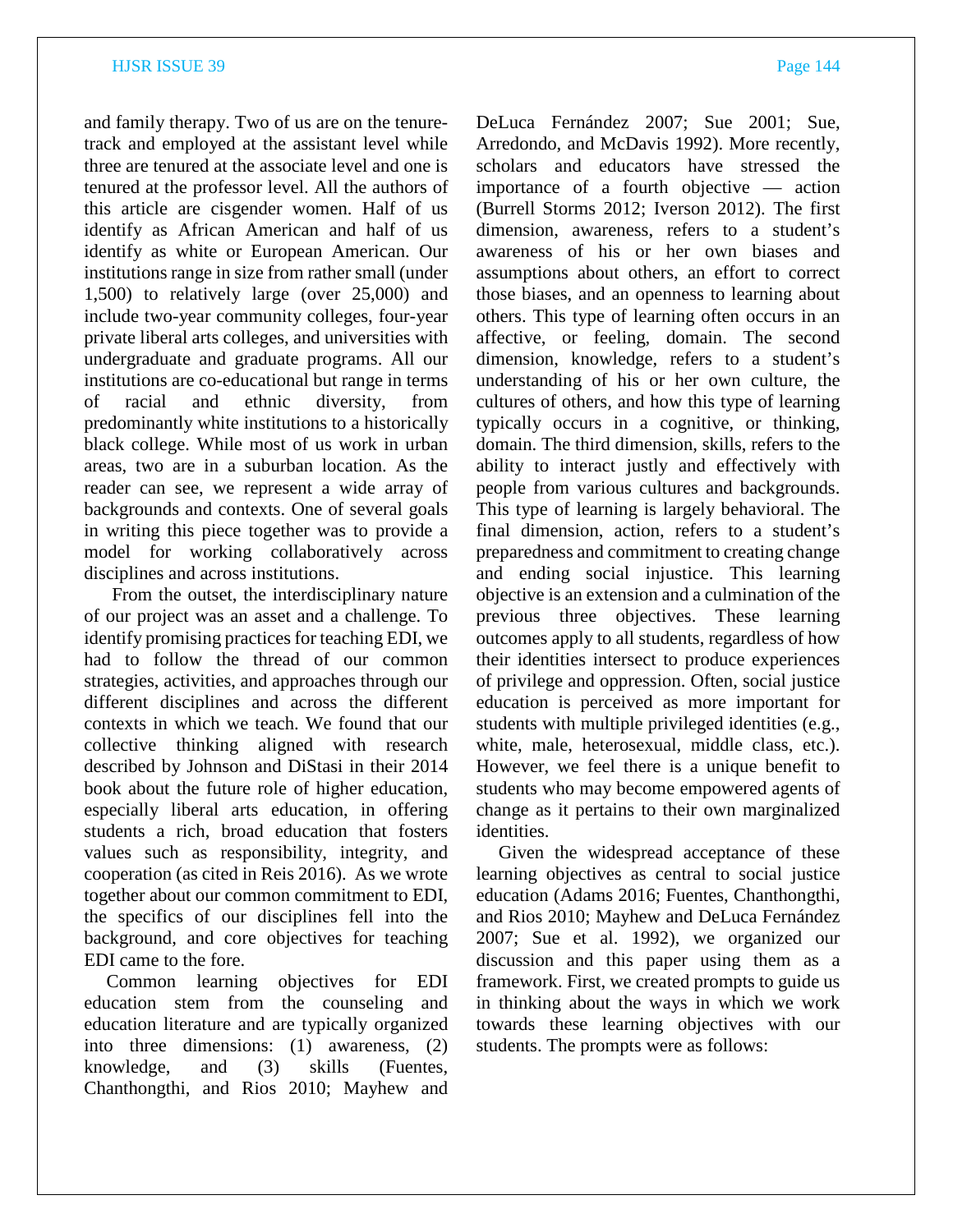### Page 145 TEACHING ACROSS DISCIPLINES

- 
- 1. Describe an assignment or activity that asks students to increase their selfawareness about equity, diversity, and inclusion.
- 2. Discuss two or three "ways of knowing" that you provide as tools to help students think about equity, diversity, and inclusion.
- 3. Discuss a concrete way in which you teach students skills and behaviors needed to engage with equity, diversity, and inclusion.
- 4. Describe how you prepare students to be change agents for equity, diversity, and inclusion.

Everyone then wrote responses to each of the four prompts. As a group, we read our responses looking for common themes. Within each learning objective, we found common pedagogical strategies, learning goals, and activities and assignments. Through bi-monthly phone conferences and the use of synchronous document sharing (Google Docs), we further developed and refined these themes. These promising practices are described in this paper, according to their learning objectives, with examples from various disciplines. We hope that our collaborative process can be used as an example for other scholars and educators looking to transcend disciplines and those looking to effectively integrate EDI into their classrooms.

# **Awareness**

In this section, we identify pedagogical strategies, activities, and assignments for increasing students' awareness of self and others. To acquire knowledge, develop skills, and engage in action regarding EDI, students must first develop awareness of their own social and cultural identities, values, and biases. This type of learning occurs best in the affective domain, through the sharing of personal stories among the instructor, classmates, and community members. Because the sharing of personal stories in a

classroom environment may be an unorthodox or even intimidating experience for students, it is important to carefully plan and situate these activities in a safe learning space. Therefore, we have identified three promising practices for teaching about awareness: (1) start building awareness early in the course, (2) emphasize the importance of developing an awareness of self before learning about others, and (3) debrief exercises to help students make connections. We will discuss each of these pedagogical strategies and include specific assignments that highlight how to use these strategies across disciplines.

### *Start Building Awareness Early*

Classroom activities and assignments that open students to their own understandings of self as they relate to EDI are most effective if they are introduced early in the course. Regardless of discipline, the significance of building community early on cannot be underemphasized. Research indicates that the greater the sense of being part of a learning community, the easier it is to delve into more difficult concepts and to develop respect for differing perspectives (Cross 1998).

Early introduction of activities with the objective of developing self-awareness serves a dual purpose of providing an opportunity for setting some ground rules or establishing norms (Griffin 2007a) for acceptable interaction student-to-student and teacher-to-student, along with affording an opportunity for the instructor to more quickly develop insights into students' preferred learning styles. Although there are many ways to accomplish this, we share two examples from different disciplines that have been effective for the authors – a cultural chest activity and a personal mission statement.

# *Cultural Chest Activity*

Introducing a cultural chest activity (Williams 2010) on the first day of class sets the expectation that students will engage in self-discovery in that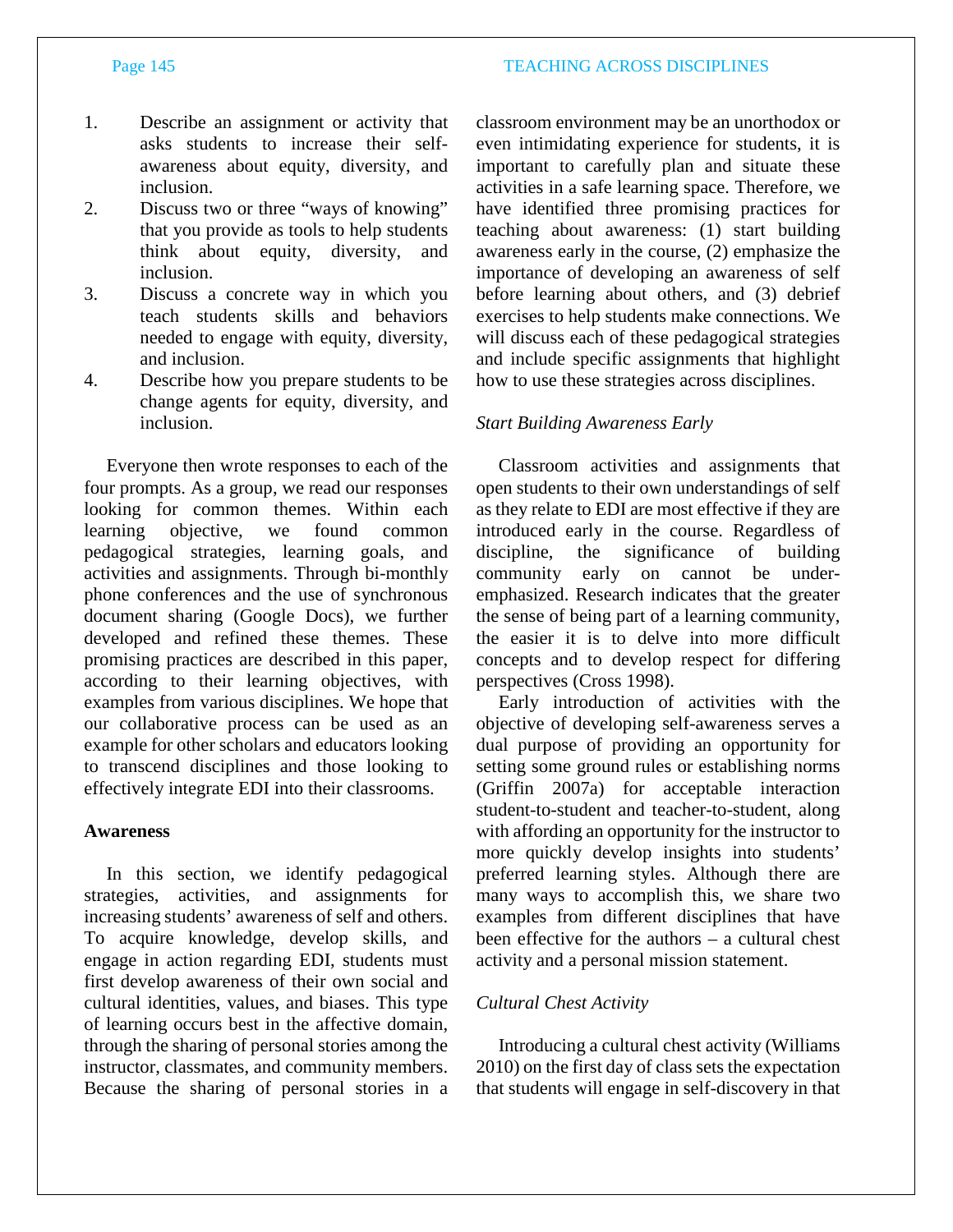course. For this activity, students are asked to select three objects that describe an aspect of their social identity and place these objects in a bag or box. With this activity and many others, the instructor first shares her own cultural chest, modeling self-awareness and an openness to selfreflection. Students then decorate the outside of the box or bag with images that demonstrate how they believe others see them. In three to five minute presentations, students share the inside and outside of the box with the class. Members of the class are encouraged to take notes for the debriefing session that takes place at the end of all presentations. It is often necessary to space out these presentations over several classes, depending on the size of the class, and to thoroughly debrief the assignment once all presentations are finished. The process of debriefing this activity will be discussed below.

### *Personal Mission Statement*

Writing a personal mission statement provides a way for students to reflect on their own strengths and weaknesses as they relate to their life goals. As one part of this assignment, students are led through a values clarification exercise which helps them to see what and who matters most to them (Hartman and DesJardins 2008). Students rank their preferences according to statements of implied given goals (ends desired by the person), norms (acts approved by the person), and beliefs (ideas accepted by the person). Using these findings, students can begin to develop a life plan that clearly aligns with those values. For example, if students rank family values higher than a high-paying position, they may more readily understand their life choices in the present and what choices may be necessary for the future. Sharing these findings with classmates gives students some insight into their own behavior as well as that of others.

### *Know Yourself Before Knowing Others*

Students and instructors of EDI courses often make the mistake of prioritizing cultural competence, the accumulation of knowledge about cultures other than their own, over cultural humility, a self-reflexive process of examining biases and seeking to understand each person's context (Rincón 2009; Tervalon and Murray-Garcia 1998). Students belonging to social groups that have historically been privileged often believe that culture belongs to others and do not see the value in learning more about their own identities. To avoid this mistake, EDI instructors should emphasize and model for their students the importance of developing selfawareness before attempting to learn about others.

# *Autobiography*

A reflective writing assignment like an autobiography offers an impactful way for students to examine their own experiences. Students can connect the readings and other course content to their own life experiences, using theory and scholarship as a lens through which they can interpret their own lives. In one education course, the instructor utilizes a threestep review process for an autobiographical paper on students' educational experiences. First, students bring a draft of their paper in for peer review. This allows the students to learn about and with each other and to support one another in writing their autobiographies. When the paper is due, students undertake a self-review process in which they grade their own papers per the instructor's rubric and provide written reflections on the process of writing the paper. Finally, the instructor then reviews the papers and the students' self-critiques and responds to each with written, personalized feedback. Whether to assign a grade, and to assign the grade the students gave themselves, is a pedagogical choice, but regardless, the real learning and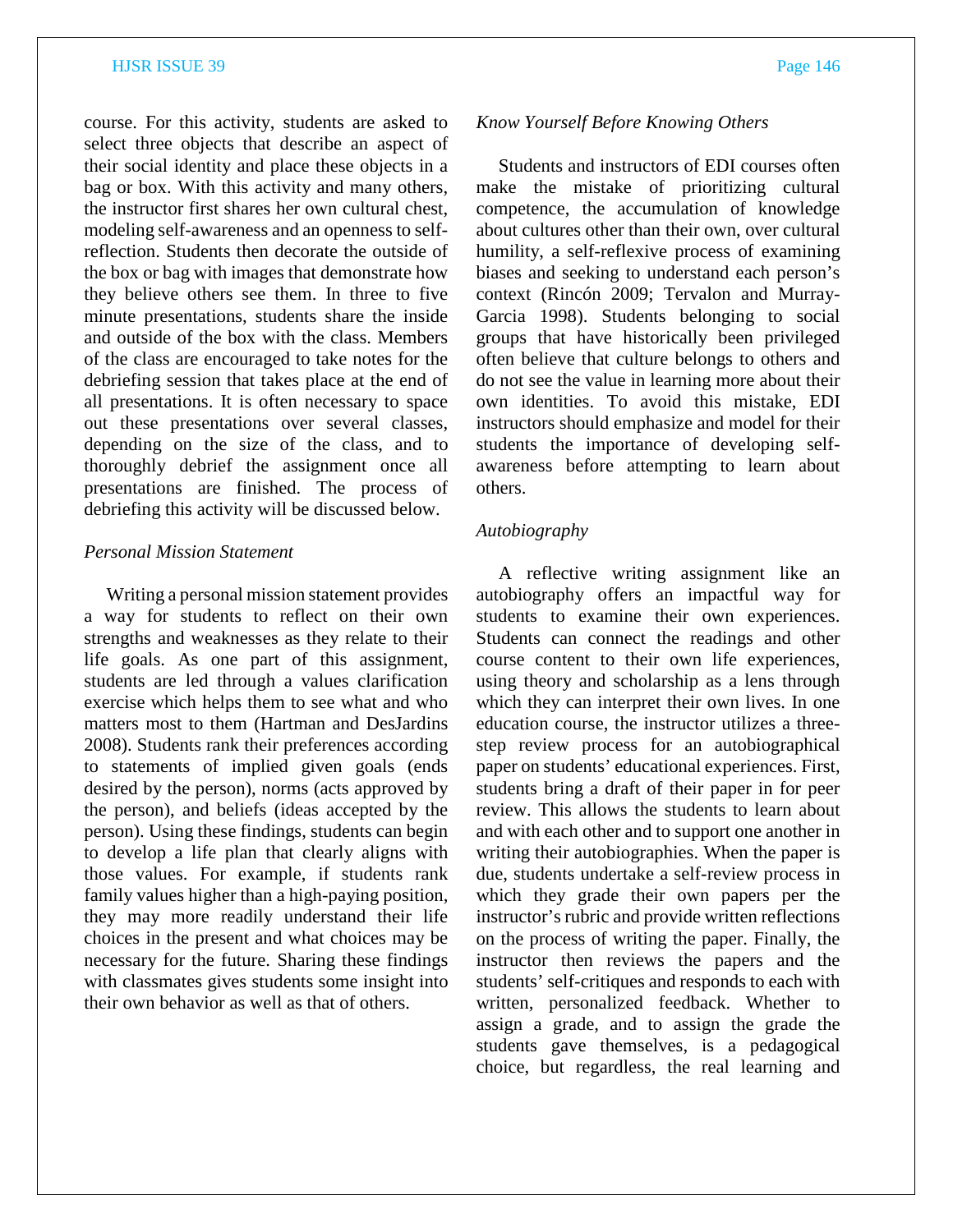evaluation is derived from the entire process of writing and reflection.

# *Cultural Genogram*

A cultural genogram (Hardy and Lazsloffy 1995) is a visual history of a family's cultural background, including gender, race, ethnicity, nationality, class, religion, sexual orientation, and ability. The primary goal of having students complete a cultural genogram is to increase their awareness of their own cultural identities while also increasing sensitivity towards differences in the culture of others. In one marriage and family therapy course, the instructor has students create a three-generation cultural genogram and write a paper reflecting on how their family background might impact their clinical work. Afterward, students share their genograms in small groups of three to four classmates, although some instructors have students present to the entire class. Students are often surprised to see how many experiences they share with their classmates, despite differences in family

be homogeneous. When students can make connections among their common lived experiences, issues of EDI become real (Burrell Storms 2012).

The cultural genogram can be adapted to fit social justice learning goals for a variety of courses. This assignment has been used in a variety of disciplines besides marriage and family therapy, including family studies (Allen and Crosbie-Burnett 1992; Sollie and Kaetz 1992), social work (Warde 2012), counseling (Lim 2008), nursing (Hutnik and Gregory 2008), and medicine (Shellenberger et al. 2007). Further, instructors can make the focus of a cultural genogram a specific social identity or factor, such as gender (Keiley et al. 2002), spirituality (Frame 2001), or the impact of institutional systems (Kosutic et al. 2009).

# *Debrief to Make Connections*

The third major strategy relates to making the personal public. All the activities and assignments in this paper include some form of

> whole class. Public conversations can lead to further processing and connections that can deepen students' understanding of issues of EDI. Debriefing is especially important after activities that challenge students' personal beliefs, cultural values, or current worldview. This gives students a chance to articulate what challenged them, what they are struggling with, and what

> The instructor can ask



background. In addition, students can see the diversity and complexity of life experiences and social identities within their classroom community, even when the classroom appears to

students to take notes in preparation for a debriefing conversation, particularly if the activity involves watching and listening to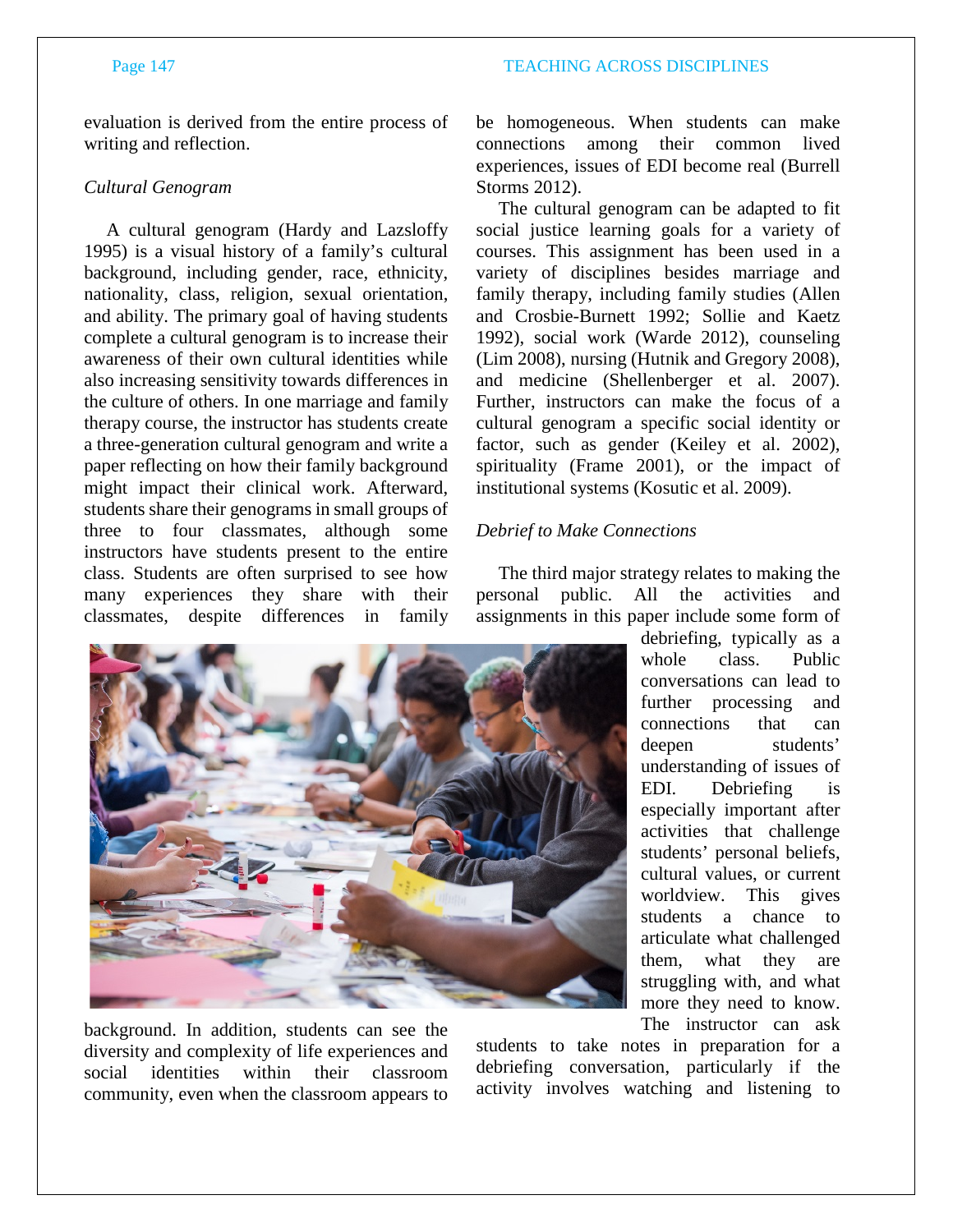presentations, films, or guest speakers. The instructor can prepare questions for the debriefing discussions, to ensure that students achieved the learning goals for that activity.

For example, following the cultural chest activity, one instructor asks questions such as, "Why did we do this activity? What were some of the commonalities and/or differences you heard from the stories your classmates shared? Whose voices are missing? How might you use this activity in your own classrooms?" If students can identify patterns that emerge during an activity like this, they can often relate these patterns to the rest of society. For example, in this activity, white students tend to share an object that signifies their ethnicity, but not their race. Students of color are more likely to share an object that signifies their race, but not their social class. These patterns can be used to further discussions about equity, diversity, and inclusion within our fields and disciplines as well as within society.

# *A Single Story*

Many of the authors use a TED Talk by Chimamanda Ngozi Adichie (2009) in their EDI courses. In this talk, titled *The Danger of a Single Story,* Adichie recalls times when others have made assumptions about her experience based on limited knowledge—for example, when her American college roommate expressed surprise that she spoke English so well. With great humility and empathy, Adiche continues her talk by acknowledging the times that she herself has viewed others through the lens of her own ignorance. Adichie names these acts of ignorance and bias as the process of seeing another as a "single story." By providing examples of times that she has been both a victim and a perpetrator of bias, Adichie offers students the opportunity to join her in the vulnerable and empathetic process of identifying and acknowledging similar incidents in their own lives. After viewing the 18 minute video, instructors debrief by asking students to respond to the following prompts in

small groups: "Share a time that you felt that others viewed you through the lens of a 'single story' and/or a time that you recognize that you 'single-storied' another person." By sharing these experiences, students become more aware of the fact that bias exists in all of us and become more adept at identifying instances of bias in themselves and others. Further, by debriefing the video with students, the instructor can guide the students toward beginning to confront and dismantle their own biases.

In this section, we highlighted three pedagogical strategies for increasing awareness of self and others. We also shared specific assignments and activities that instructors can use to connect this awareness to broader learning goals. According to education theorists such as Vygotsky (1962) and Freire (1970), students can achieve deeper learning and synthesize abstract concepts when they can build on their own life experiences and connect them to learned concepts. To accomplish this, instructors must take a more active, collaborative role in student learning than is typical of traditional lecture courses. Establishing this type of learning environment can engage students in ways that increase awareness, open their minds, and create a disposition to want to learn more about others. This openness sets the stage for knowledge- and skill-building, and, eventually, action.

### **Knowledge**

In this section, we identify specific strategies and exemplar assignments to assist students in gaining knowledge related to EDI. While professors of EDI must provide their students with content knowledge specific to their discipline, they also must provide students with content, tools, and opportunities to learn about equity, diversity, and inclusion. Therefore, we have identified three essential strategies for increasing student knowledge regarding EDI: (1) activate prior knowledge (Irvine 2003), (2) connect learning to the discipline, and (3) provide tools for continued learning. We will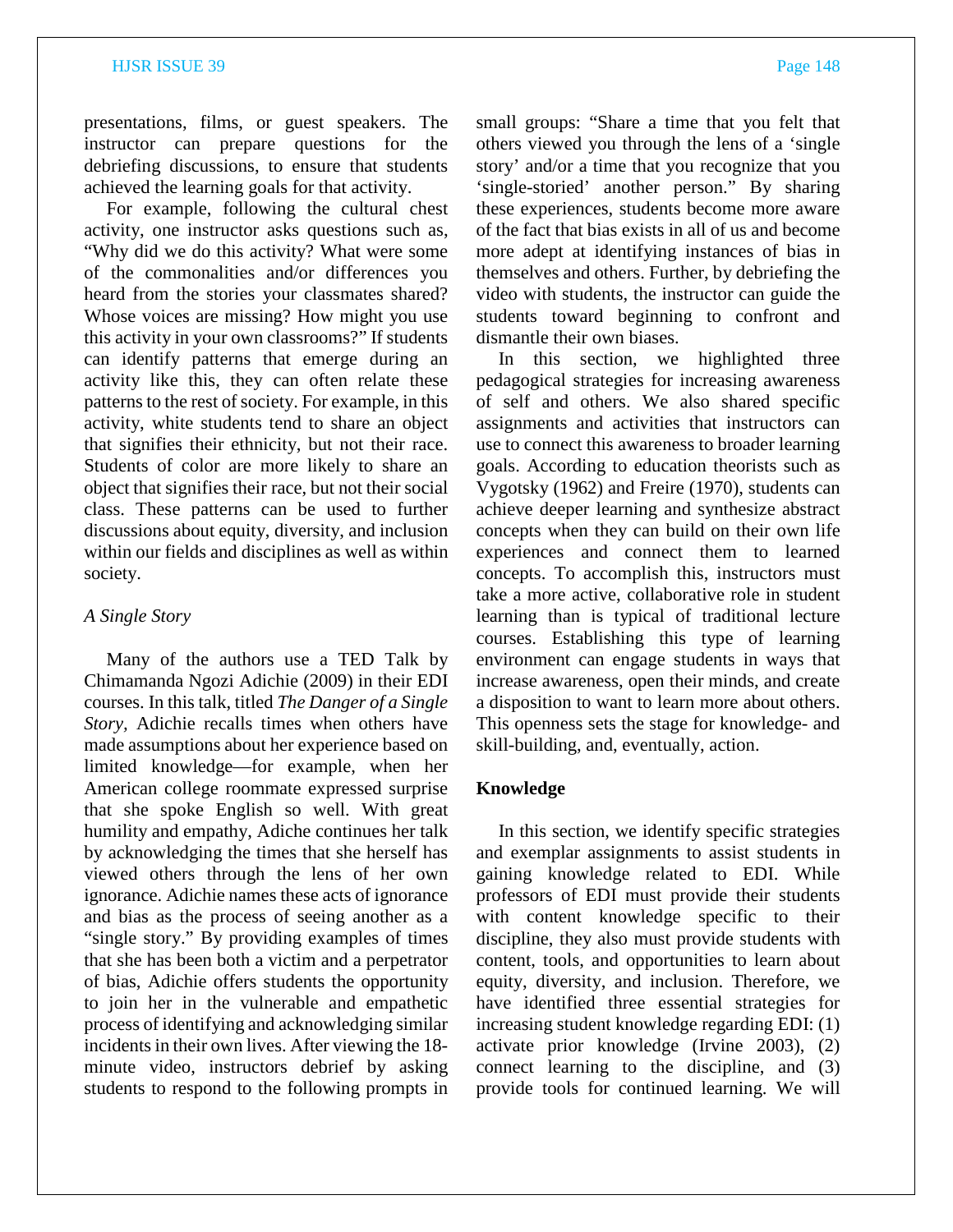discuss each of these strategies in turn and provide samples of activities, assignments, and learning tools that can be used across disciplines.

# *Activate Prior Knowledge*

We find that activating students' prior disciplinespecific knowledge provides a meaningful entry point for learning more about EDI within that discipline. For example, students taking courses in a variety of disciplines, from teacher education to psychology to business, might engage in a range of experiential learning activities that express and deepen their understanding of identity and privilege—two important concepts in EDI. Experiential learning, as described by Dewey (1938), provides students with direct and active learning experiences. This pedagogical strategy represents an intentional shift away from what Freire (1970) critiqued as the traditional practice of an instructor dispensing knowledge to be received by students passively. It is critical that students understand their own identity and privilege in order to be successful in their future careers in a variety of fields. For example, future PK-12 teachers must recognize the interplay between identity and privilege in order to provide equitable access to resources that have been denied to historically marginalized students.

One way to begin to draw out the students' prior knowledge of their own identities is by framing the conversation through the lens of Peggy McIntosh's (1988) writing on white privilege. McIntosh's work provides a foundation for the class to participate in activities grounded in their own lived experience. One such activity, developed by a teacher education professor, is the creation of an Identity Wheel (Griffin 2007b). The goal of this activity is for students to identify their social group identities and their social statuses (privileged or nondominant). Afterward, students discuss questions such as, "Which identities do you think about most often and least often? Which identities were difficult for you to identify and why?" Having laid the necessary groundwork for students to engage deeply with these concepts, the professor builds on these understandings with an activity called Common Ground (Bell, Joshi, and Zuníga 2007).

In this learning experience, students stand in a circle in silence. The professor calls out a list of different privileges and students step inside the circle if the example applies to their life experience. This pair of activities helps to make invisible advantages visible and provides students with concrete examples of privilege. It is important to note that all of these hands-on, experiential learning activities can feel risky and need to be debriefed. To address the need for space to process these experiences, students are given the opportunity to write for three to five minutes after the activity, followed by a class discussion about what they experienced. This allows students to reflect longer before having to share in small or large groups. These learning experiences can provide the foundation for future assignments that connect the students' lived experiences to their growing knowledge of their discipline.

Another strategy for building upon students' prior knowledge involves the sharing of personal recollections (Streib et al. 2011) on an issue or topic salient to the field of study. For example, in a course on early childhood curriculum, one professor begins the semester by having the students reflect on the importance of play in supporting young children's growth and learning. Rather than offering a lecture on the topic, the professor provides students with writing prompts that guide them in developing a detailed and descriptive recollection of their own childhood experiences of play. The professor and students then share their recollections of play orally with the whole class. Reflecting on the collection of stories, the students complete an inclass writing project where they use the data gathered collectively to define what play is and to identify how play supports young children's development across developmental domains (i.e. physical, social/emotional, language/literacy, cognitive). Through this activity, students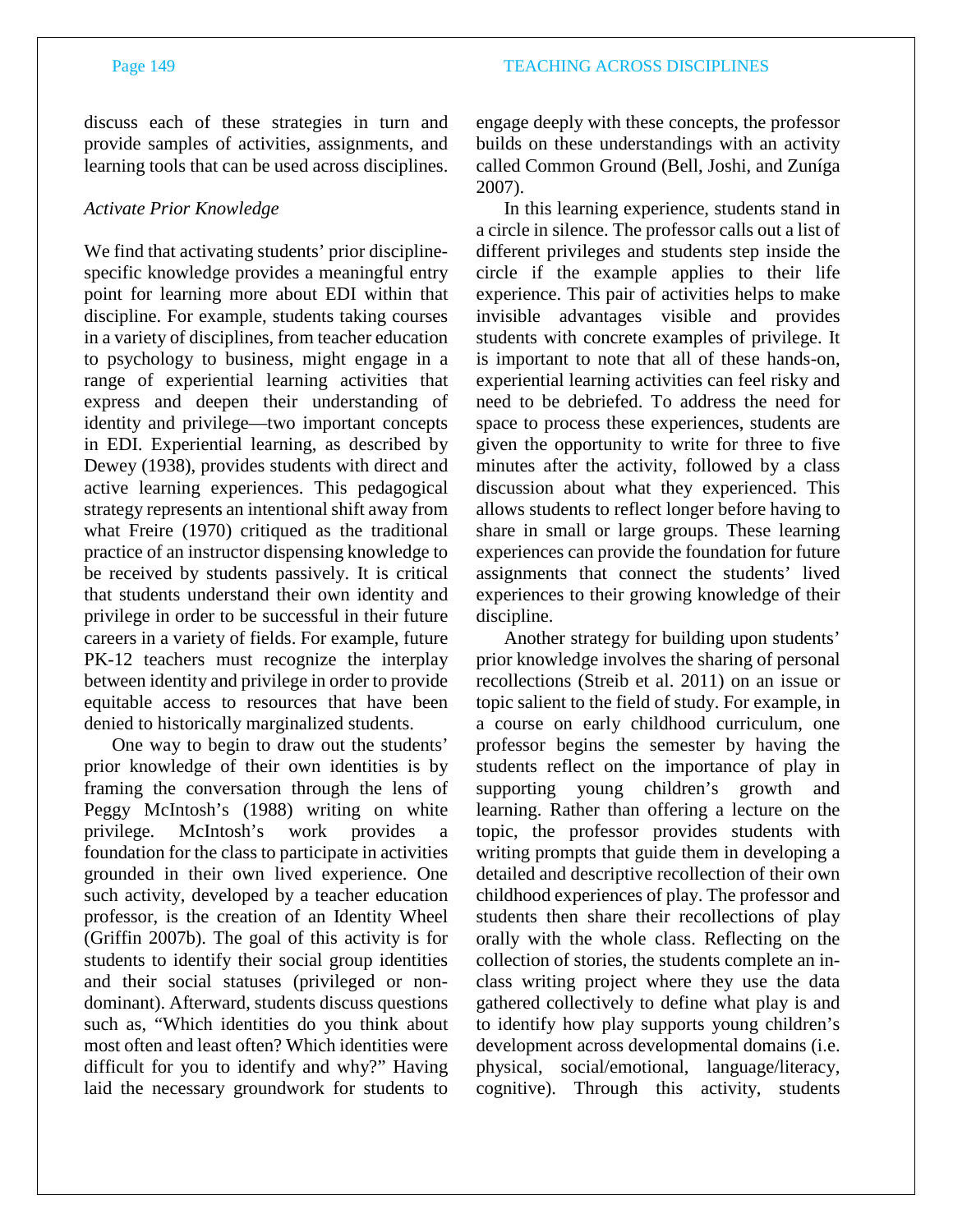develop the language to defend the importance of play in early childhood education. The sharing of personal recollections is a deliberate choice and an alternative to the traditional in-class lecture. Students seem to more deeply internalize this concept when their understanding comes through a process of collective knowledge making (Nyikos and Hashimoto 1997).

# *Connecting Learning to Discipline*

Students sometimes have difficulty seeing how EDI issues connect back to their field of study, discipline, or intended profession. Therefore, it is important for instructors to demonstrate how EDI applies to the rest of their academic and professional lives. For example, in a research methods course, the instructor may challenge students to identify instances of biased or unethical studies. Another way to bring EDI concepts to life for students is through interdisciplinary courses, service learning, and community based-partnerships. These types of learning experiences allow students to make multiple connections to the course content. For disciplines known for abstraction, like philosophy, interdisciplinary and communitybased learning can challenge a view of them as disconnected from the real world (Lisman and Harvey 2000; Seider and Taylor 2011).

For example, a philosophy course which introduces traditional ethical theories—including utilitarianism, Kantian ethics, virtue ethics, natural rights, and ethical relativism—can be enlivened by using these theories as a lens to illuminate contemporary social issues such as education, economic justice, sexism, and racism. To begin, students learn the vocabulary and frameworks of Western moral theory. They learn that traditional utilitarian theory (Mill 2001) promotes an outcomes-based moral theory that focuses on maximizing the happiness of a group. In contrast, Immanuel Kant's (1983) moral theory focuses more on motives and duty, and less on outcomes. Once students have a familiarity with theory, they can then apply those

theories to real-world problems and projects in an interdisciplinary course, such as one that combines philosophy and documentary filmmaking. In this course, students and instructors weave together philosophical discussions of utilitarian group happiness and individual obligation with information and theories about immigration, education, and film-making. Students work with members of a local transnational organization to film digital postcards to be sent home to family members in Mexico.

Drawing on the knowledge base and methodology of other disciplines and the community-based project, students gain a unique perspective on philosophical questions like: "Do we have an obligation to people that we do not know? (What would the theories say? What does it mean to recognize other people?);" "How does your relationship with other people influence your own self-perception and identity? (Does theory hold up in the face of real life?);" "How does your ability to communicate affect how you treat other people?;" and, "What are the moral dimensions of listening to and telling someone else's story?"

A community-based learning project further enhances interdisciplinary learning because theories are even more interesting to students when they have a common social context in which to explore them. In one interdisciplinary project that combines philosophy and Spanish language and culture, students learn about the dimensions of moral obligation and duty to individuals while they tutor the bilingual children of non-English-speaking immigrants. This is a vibrant and complex context in which students see and explore how language ability and immigration status affect where one can live, work, and learn. It raises larger philosophical questions about what society owes to all of its members—regardless of whether we follow the demands of overall happiness or individual obligation. A community-based project encourages students to reflect on what philosophical theory means to them as people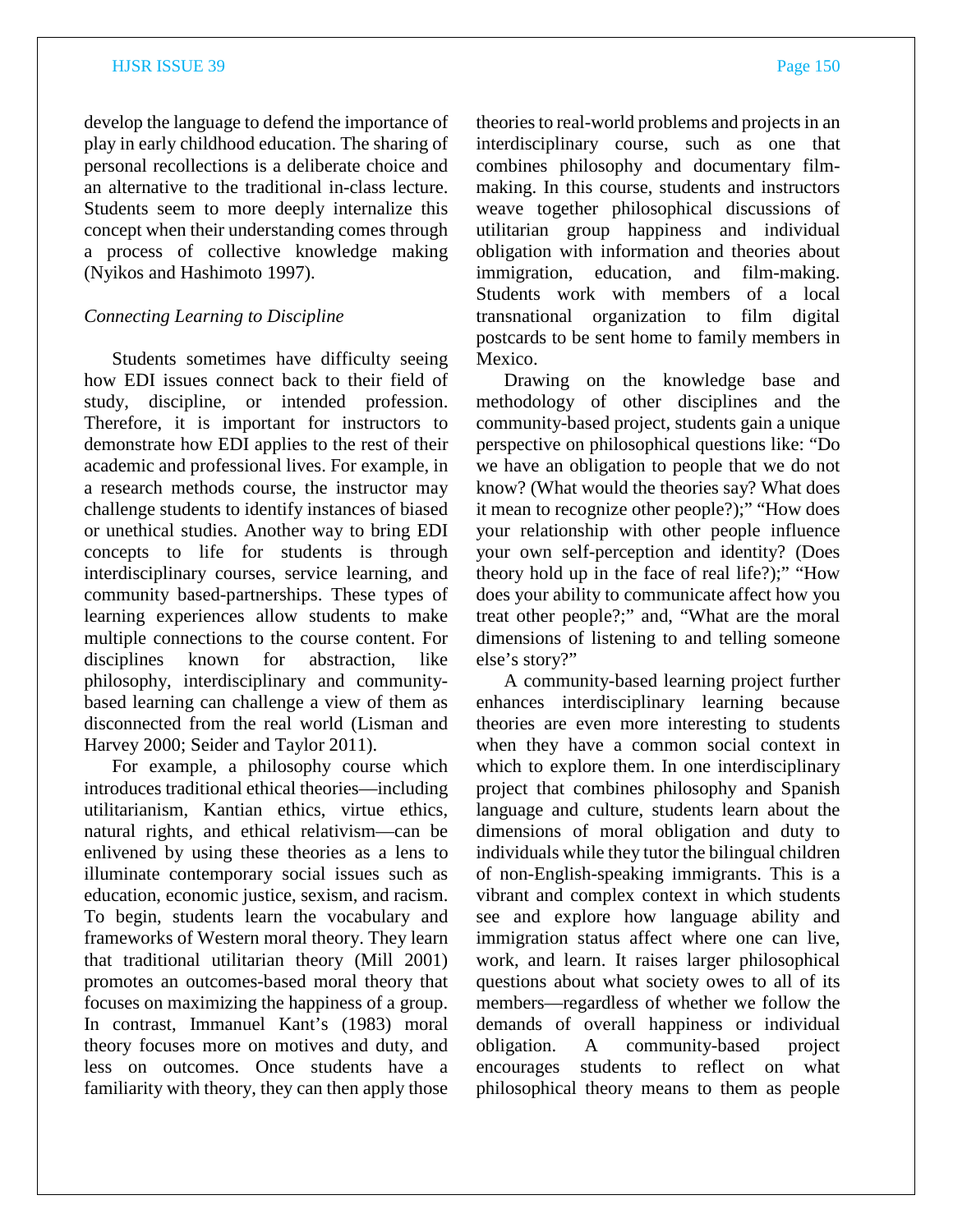living in a multicultural society, as future practitioners in a field, or as engaged citizens (Dugan and Komives 2010). Further, students are also academically recognized for their creativity and connections rather than rote memorization.

Finally, using an interdisciplinary frame, in which professors actively indicate that there is more than one way of knowing, emphasizes to students that a community-based experience is not about going into a "foreign" environment with the goal of understanding the "other" according to one set framework (Mitchell, Donahue, and Young-Law 2012). Instead, the experience is about understanding ourselves within contexts of otherness and, in particular, how we often try to make sense of a new experience through our own linguistic and cultural lenses. Focusing on this as the guiding framework of the learning community helps to focus students on EDI topics.

In another example, our educational psychology professor engages students in a community-based project where they gain knowledge from readings and trainings in order to serve as volunteers for the Carolinas Association for Community Health Equity (CACHE) Symposium. CACHE is the leading collaborative partnership organization in the Carolinas dedicated to achieving health equity by eliminating health disparities that affect racial, ethnic, and other at-risk populations. In addition to providing support to participants and session speakers, students participate in a breakout session focused on HIV/AIDS in young adults. In this session, students are able to apply their knowledge about child and youth development to a specific equity issue. Further, they are able to see how their discipline-specific knowledge can be used in a community setting.

### *Provide Tools for Continued Learning*

When learning about systematic inequities, oppression, and privilege, students can often feel overwhelmed and paralyzed. They feel that there is too much to learn and they do not know where to begin to change things. In order to simplify the process and help students begin unpacking the biases and oppressive narratives they will encounter every day, students can benefit from simple, manageable tools or devices.

One professor of marriage and family therapy uses a three-step consciousness-raising model to help students deconstruct oppressive behaviors, structures, or institutions: (1) What is the bias, assumption, or type of oppression present? (2) What context, history, or narrative can help you understand this bias? (3) What can you or others do instead? For example, if a student comments that gender roles for young girls have been expanding (e.g., they can wear pants, play sports, be "tomboys", etc.) while young boys who are into "girl" things continue to be teased and ridiculed, the class can be guided through unpacking this inequity using the three-step model. The class begins by identifying the assumptions underlying this double standard being a boy is a good thing and being a girl is a bad thing. Next, the societal structure that reinforces these assumptions is named—in this case, patriarchy. Finally, the class decides what each of us could do differently. Students might suggest starting by acknowledging that girl things and boy things are equally good. They may also point out that girl and boy things are all socially constructed, and suggest ways of changing the meaning we give to different colors, toys, clothing, etc. They also may commit to confronting others when they police the gender expression of boys and girls.

This three-step, consciousness model can be introduced early in the course, when the professor explains that we all have biases and assumptions. Students often feel upset that they have potentially harmful or oppressive biases because they think it may mean they are bad people. The role of the professor is to remind them that feeling bad for their own biases will leave them with only that—-bad feelings. Instead, they can unpack their biases to understand where they came from. This step relieves students of some of the responsibility for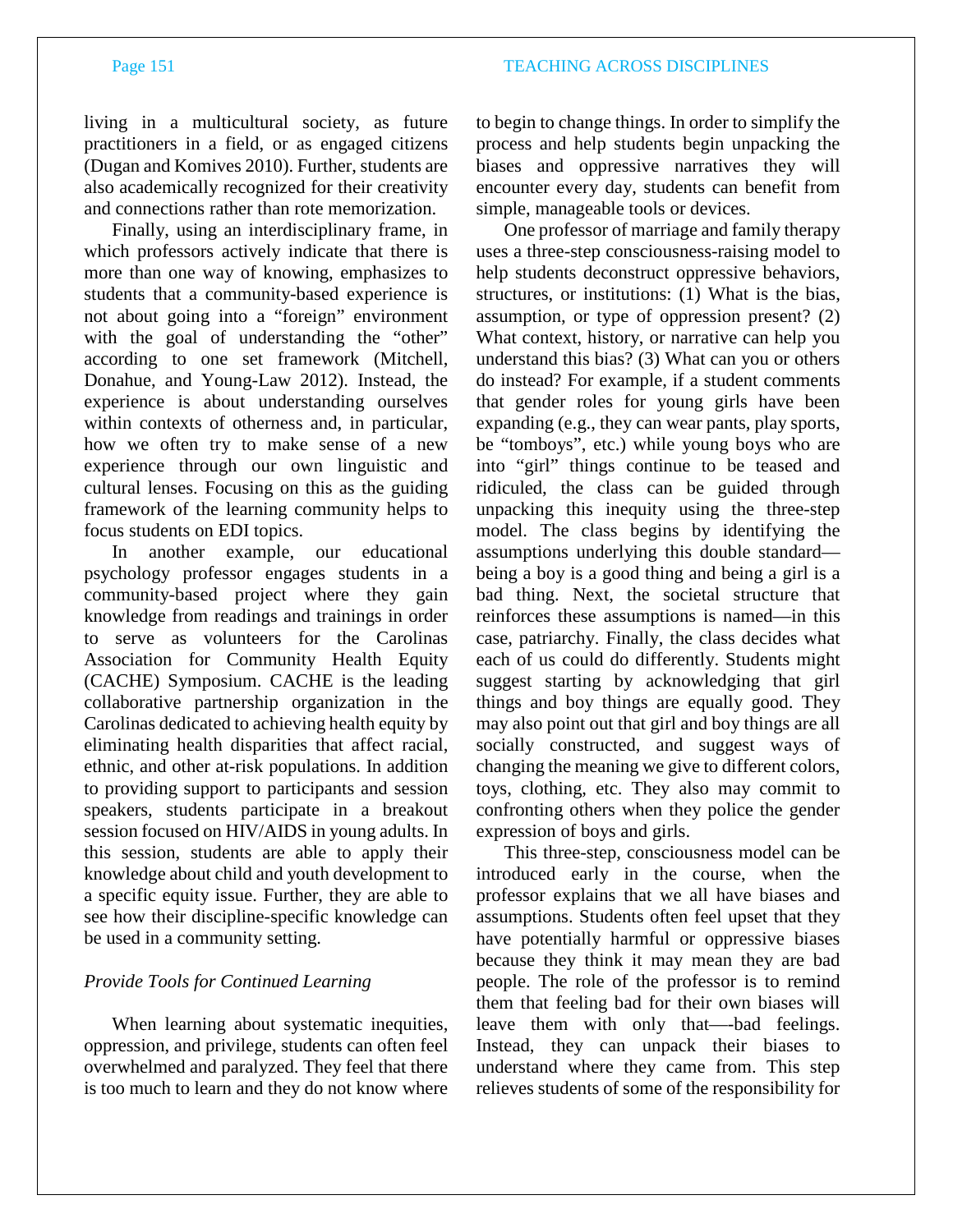their prejudiced beliefs, which is important because learning rarely can take place from a defensive position. However, students (or anyone) should not be completely relieved of responsibility for oppression and inequity. That is why the third step is important. Now that they understand where their bias came from, they are compelled to consider what they are going to do about them.

### **Skills**

In addition to awareness and knowledge, students need to develop skills to engage with equity, diversity, and inclusion. In this section, we identify some of these skills and suggest ways that instructors can foster and evaluate their students' learning in this area. Skills are defined as those behaviors necessary to translate awareness and knowledge into practice. EDI skills center on the ability to communicate and engage effectively, respectfully, and ethically with culturally similar and different others (D'Andrea, Daniels, and Noonan 2003).



Given that these skills center on behavior, communication, and engagement, it is essential for the instructor to continually model these skills for students. It is very difficult (maybe impossible) to teach behaviors didactically; therefore, students need to witness these skills in action and then be given an opportunity to practice these skills themselves. Therefore, the two primary modes of teaching emphasized in this section are instructor-modeling and student activities. These two strategies can be used to teach two types of skills: (1) communication skills and (2) interpersonal skills.

### *Communication Skills*

Communication skills include: (1) using effective and appropriate language and (2) engaged, active listening. Instructors must model for students effective and appropriate language given current social norms, one's own identity, and one's professional role. Students are encouraged to ask questions when proper terms are unknown, and to learn to challenge unexamined normative frameworks. An effective way to encourage this is through carefully planned assignments that ask students to engage with and examine unconscious biases so that they become more receptive to challenging them.

One effective sample assignment is from an education course in which students critique

> instructional materials (Council on Interracial Books for Children 2007; McCormick and Allen-Sommerville 2000). Primary and secondary school curriculum may portray certain social groups in either a positive or negative manner or exclude them altogether. Detecting this type of bias in instructional materials is therefore a critical skill for current and future teachers to develop. When teachers develop this skill they can analyze their materials effectively and decide whether they will use the material as is, supplement it, or use it to teach about

how some groups are misrepresented or excluded. Furthermore, when teachers develop this skill they can teach their students, parents, administrators, and other teachers to detect bias in a variety of forms.

For this assignment, students select current instructional materials (e.g., literature, textbook,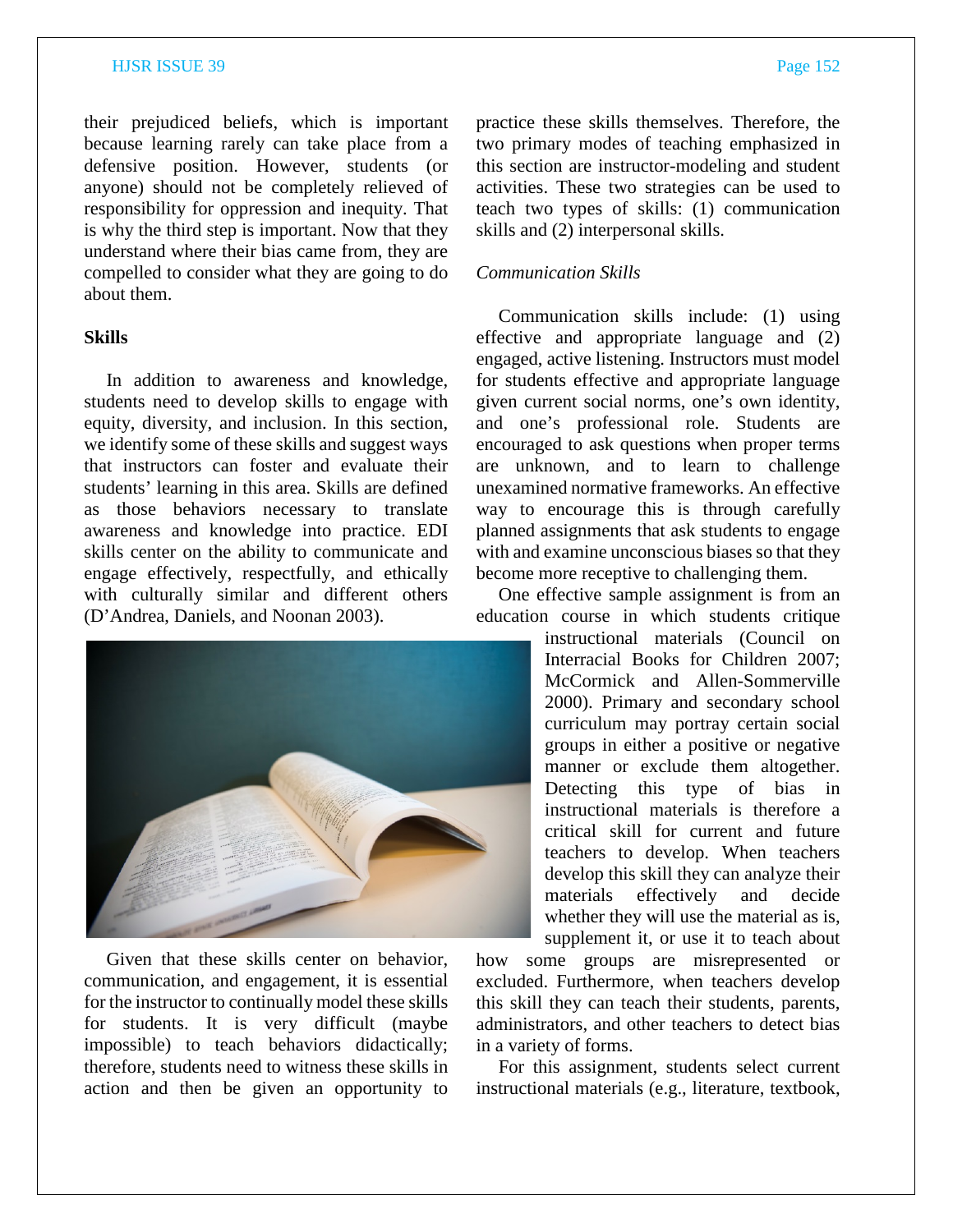software, etc.) in their teaching area. Students then write a paper describing the material, analyzing it for examples of bias or inclusivity, and suggesting ways they could supplement or use it in their own classrooms. They then give a brief presentation of their findings. While this assignment is particular to the education classroom, similar assignments could be developed in various disciplines with the same goals.

An important and related communication skill is engaged, active listening. One way for a professor to model this skill is to reflect back to the students what has been heard—this both verifies the instructor's understanding and demonstrates that she or he is actively listening. Another way to demonstrate listening is to create a collaborative classroom environment, where the hierarchy of professor and student is flattened to a degree. While professors can choose to explicitly discuss the concept of a flattened hierarchy, there are multiple ways in which to introduce the practice to students. For example, throughout in-class discussions, invite students to challenge the professorial viewpoint or to help the professor identify their own bias. This is an opportunity to demonstrate how one remains open to feedback and processes it appropriately.

# *Interpersonal Skills*

Interpersonal skills necessary for EDI work include: (1) being able to collaborate within and across difference, (2) demonstrating empathy, and (3) managing discomfort. Classroom environments present many opportunities for collaborating within and across differences, but the professor must set the tone for and model this type of interaction. The professor can begin to create such an environment from the first day of class by asking students to co-create discussion guidelines. Related to the awareness building processes described above, this activity offers a concrete model of skills that can be developed to enact EDI in any discussion based course. Students often offer ideas like, "keep an open mind," "be respectful," and "don't be biased." This allows the professor to introduce questions like: "What is bias? Where does bias come from? Is it possible to be unbiased?" Students can then explore the nuances of their suggested guidelines until they come up with something everyone can agree on, such as: "Be aware of your biases and work to overcome them." The final list can be written on chart paper, signed by the students, and displayed in the classroom for the duration of the semester. This activity sets the tone for learning about EDI and allows the students to practice collaborative skills.

Throughout the course of the semester, the professor can provide structured assignments that challenge students to collaborate within and across differences. In one marriage and family therapy (MFT) course, the professor collaborated with the university's summer writing institute to create an intergroup dialogue. An intergroup dialogue brings together people from different social identity groups so that they can build nonhierarchical relationships, engage in crosscultural communication, and discover similarities and differences across their experiences (Nagda and Gurin 2007). Often, intergroup dialogues are explicitly centered around the topics of EDI. In this instance, MFT students were grouped with adult students from a class on teaching writing, youth students from a novel writing class, and youth students from an immigrant and refugee English Language Learner class. Each group was provided with a dialogue booklet (Probst 2007)—a booklet where each page had a different prompt, varying from silly (e.g., *make a funny face*) to casual (e.g., *share your favorite foods*) to deeper (e.g., *describe a time you were brave*). The goal was for students to engage in a dialogue with their group members, learn about each other, and share about themselves. Instructions were intentionally left open-ended so that each student could have their own organic and unique experience. Afterward, the professor processed the experience as a large group so that students could share their experiences of connecting with—or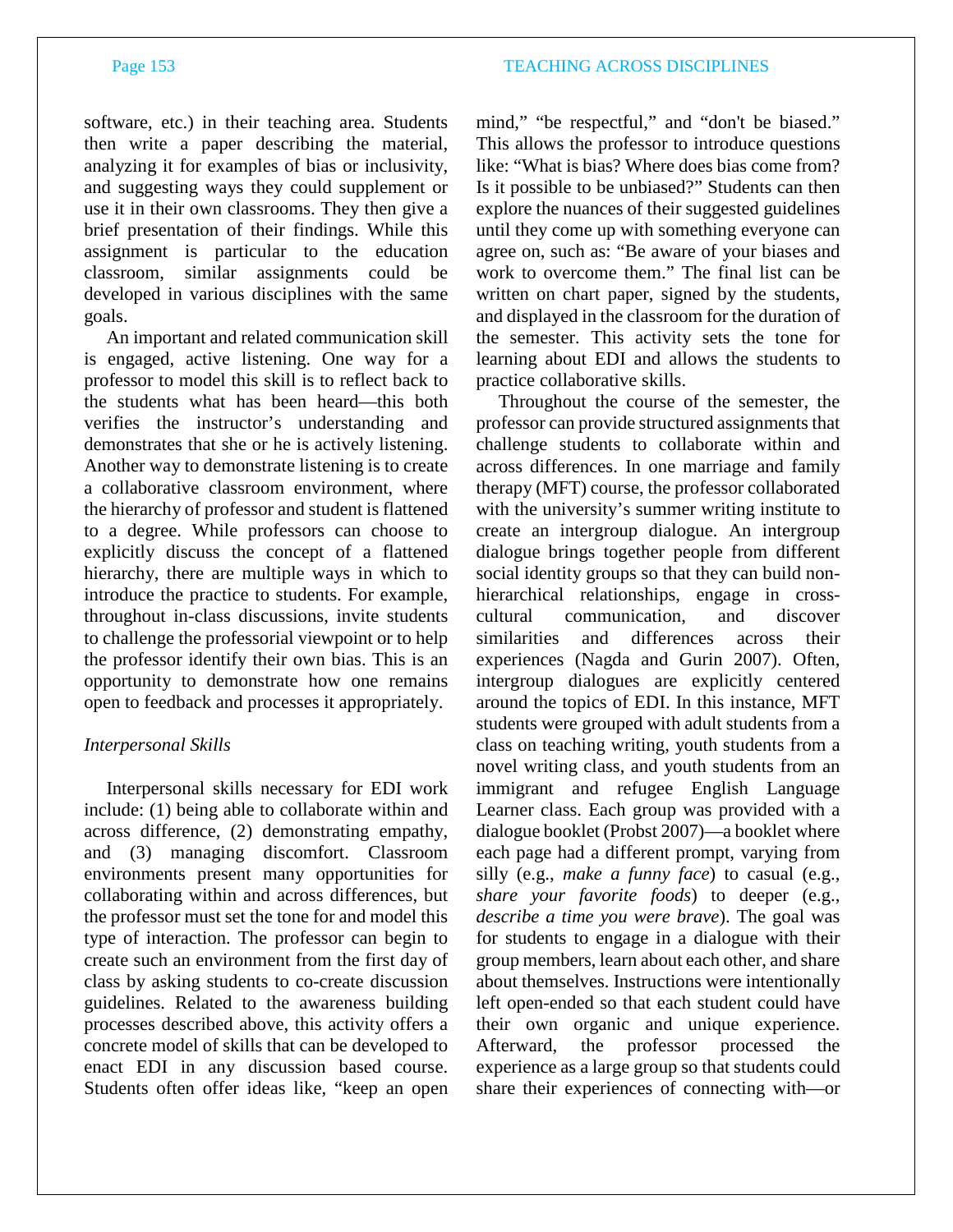not connecting with—other members of the group. Overall, students reported that it was a meaningful learning experience and helped them practice skills of communicating across cultures, recognizing power imbalances, and pushing themselves out of their comfort zone. Activities such as an intergroup dialogue can be used in any discipline to foster intercultural communication and empathy.

The flip side of communication and empathy is the discomfort that arises when we ask students to challenge concepts and biases, even those which are often unconscious. Managing discomfort is an interpersonal skill central to both processing and dismantling bias. Professors need to take care not to impose their agendas in a way that silences students. Failing to provide a safe space for students to wrestle with new perspectives decreases the likelihood for growth. When discussing a controversial topic, showing a difficult film, or presenting sensitive material, instructors can provide students with a chance to process their discomfort first through informal, in-class writing prior to discussion.

More often, the opportunity to teach students to manage discomfort arrives spontaneously, and leads to the modeling of empathy. In one education course, when the professor read *In Our Mothers' House* by Patricia Polacco (2009), a children's book that centers on a family with two mothers, two students reflected to each other that, given their religious beliefs, the story seemed "a little weird" to them. The professor acknowledged their discomfort and asked if they might find other language to use to describe their feelings so as to be respectful of members of the classroom community who may be sexual or gender minorities. The whole class agreed on the phrase, "I realize this is pushing me out of my comfort zone" as a way to respectfully make space for everyone. Professors can use these organic classroom moments to encourage students to identify and appropriately express their discomfort as a way of moving them closer to empathy.

A similar example is from an in-class discussion about people who have been convicted of felonies. Some students resisted empathizing with the struggles of being incarcerated, on probation, or on parole. The professor empathized with the students who felt disconnected from people who have been convicted of felonies while asking them to explore where that disconnect comes from. The professor empathized with how students might struggle, given the messages they had received about people who have been imprisoned, but then moved the class discussion to other messages and stories about the criminal justice system. In this way, the professor does not shame students for a lack of empathy, but begins to contextualize it and demonstrates empathy herself.

Communication and interpersonal skills center on applying awareness and knowledge. While the examples here are from specific disciplines, the core lessons about language, listening, empathy, and problem-solving, to name a few, are universally important skills in an EDI classroom.

# **Action**

Awareness, knowledge, and skills are all essential, but have more meaning for students when they are also translated into concrete projects that allow them to apply what they have learned about EDI in order to effect change (Burrell Storms 2012; Iverson 2012). As students become more comfortable with their own ability to think critically, recognize constraints, and their own predispositions, it becomes reasonable for them to consider diverse viewpoints as a way of gaining deeper insights into problems or ethical dilemmas. With this increased comfort level, students may be more willing to accept accountability for their own actions and seek ways to commit themselves to action.

Four themes emerged when we explored the projects we designed to prepare students in becoming change agents for EDI: (1) identifying EDI issues in the real world, (2) developing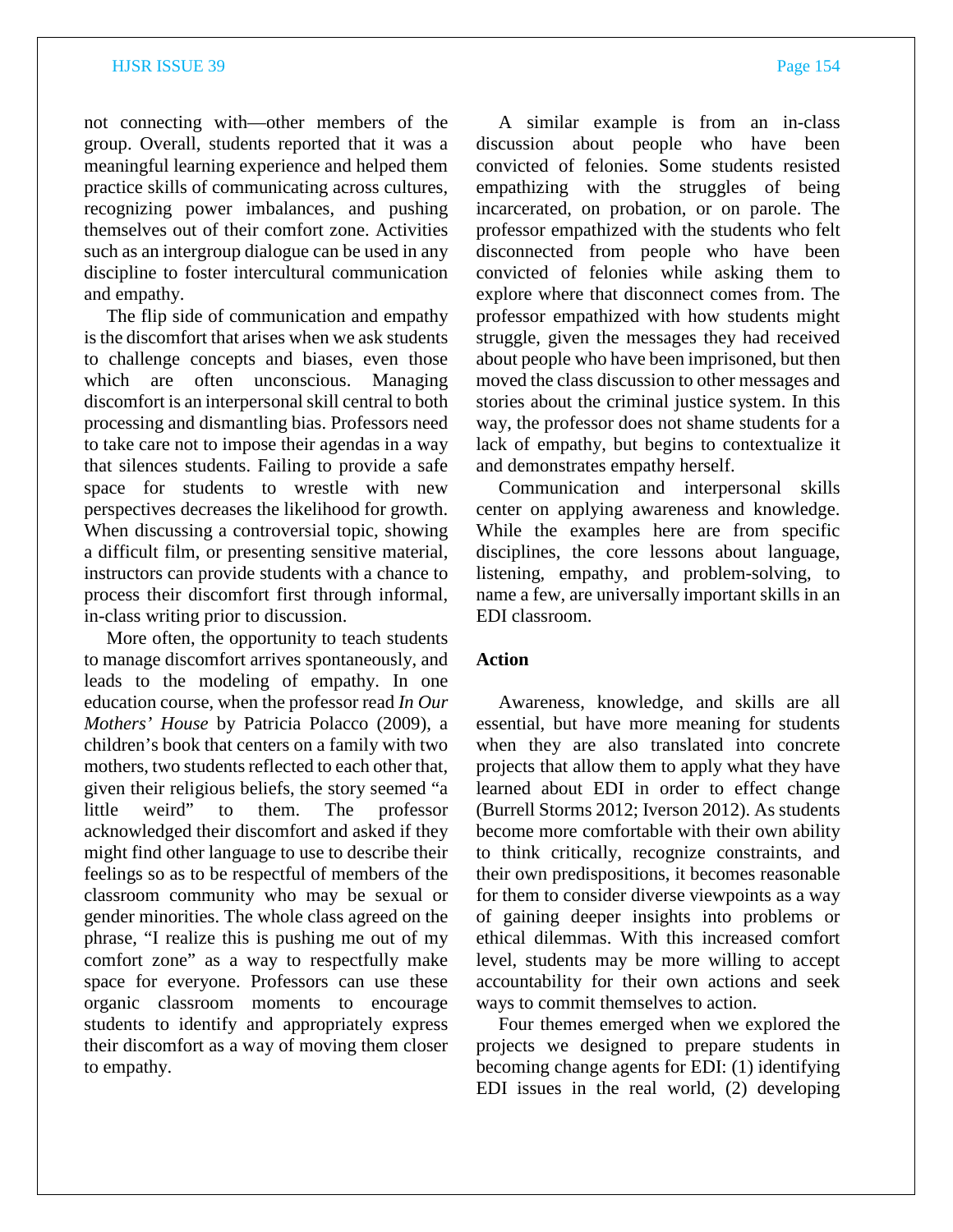solutions or recommendations to promote EDI, (3) collaborating with others to address EDI, and (4) educating others about EDI. In what follows, we describe off-campus projects and on-campus activities that present students with opportunities for action. While these are presented from within specific disciplines, we underscore the core pedagogical mechanisms of each project so that they can be adapted to other disciplines.

# *Identifying EDI in the Real World*

Before students can engage in social action they must be able to recognize what injustice looks like in the real world. Racism, sexism, heterosexism, and other forms of discrimination are abstract concepts so it may be difficult for students to identify them in their daily lives. Our professors in education developed distinct projects for identifying EDI problems in the real world with an eye towards action.

In the first example, teacher education students are assigned to develop an advocacy project. They spend the first half of the semester learning about the history and current social contexts of early child care and education*.*  Students spend the rest of the semester researching a topic they believe requires social action. Most of the students pursue projects that are either grounded in their lived experiences or about teaching. When students conduct their research and learn about the inequality surrounding their topic, many are surprised, angered, or sad. At these moments, it is essential for students to have the opportunity to turn their anger and sadness toward the recognition of their power to effect change.

In the second example, teacher education students conduct research to assess social institutions' support of multicultural education. Teams of three to four students conduct interviews, observations, and document analysis to understand what schools (or other social institutions) do or do not do to prepare students to live in an increasingly diverse society. Through this assignment students see firsthand

how policies and practices enacted in schools can privilege some students and marginalize others.

In a third example, business students, working in small groups, use critical thinking skills and a knowledge of business concepts to identify various socio-economic differences and cultural norms that have been created by the manufacturing economy in an inner city. As they note the current suburban location of most entrylevel manufacturing jobs now, students quickly begin to recognize and understand inherent problems with equity and access to services and opportunity. These discoveries are shared in a large group debriefing session.

# *Developing Solutions or Recommendations to Promote EDI*

Students who can recognize acts of social injustice in their communities or relationships can find it challenging to decide on the best course of action. They are often motivated to be agents of change but are not sure where to start and often assume that the only meaningful change occurs on a grand scale, such as marching on Washington or starting an advocacy group. To help them understand how they can take action within their professional sphere, a marriage and family therapy professor uses an activity called an "Access and Inclusion Photo Hunt". For this assignment, the entire class takes a field trip to the department's on-campus marriage and family therapy clinic. In groups, students examine the clinic for issues of access and inclusion using four prompts:

- What is the mission or purpose of this institution? Who is it intended to serve?
- To whom is this institution most accessible? Think about…race/ethnicity, class, language, gender, sexual orientation, religion, ability, other social identities.
- To whom is this institution least accessible? Think about…race/ethnicity, class, language, gender, sexual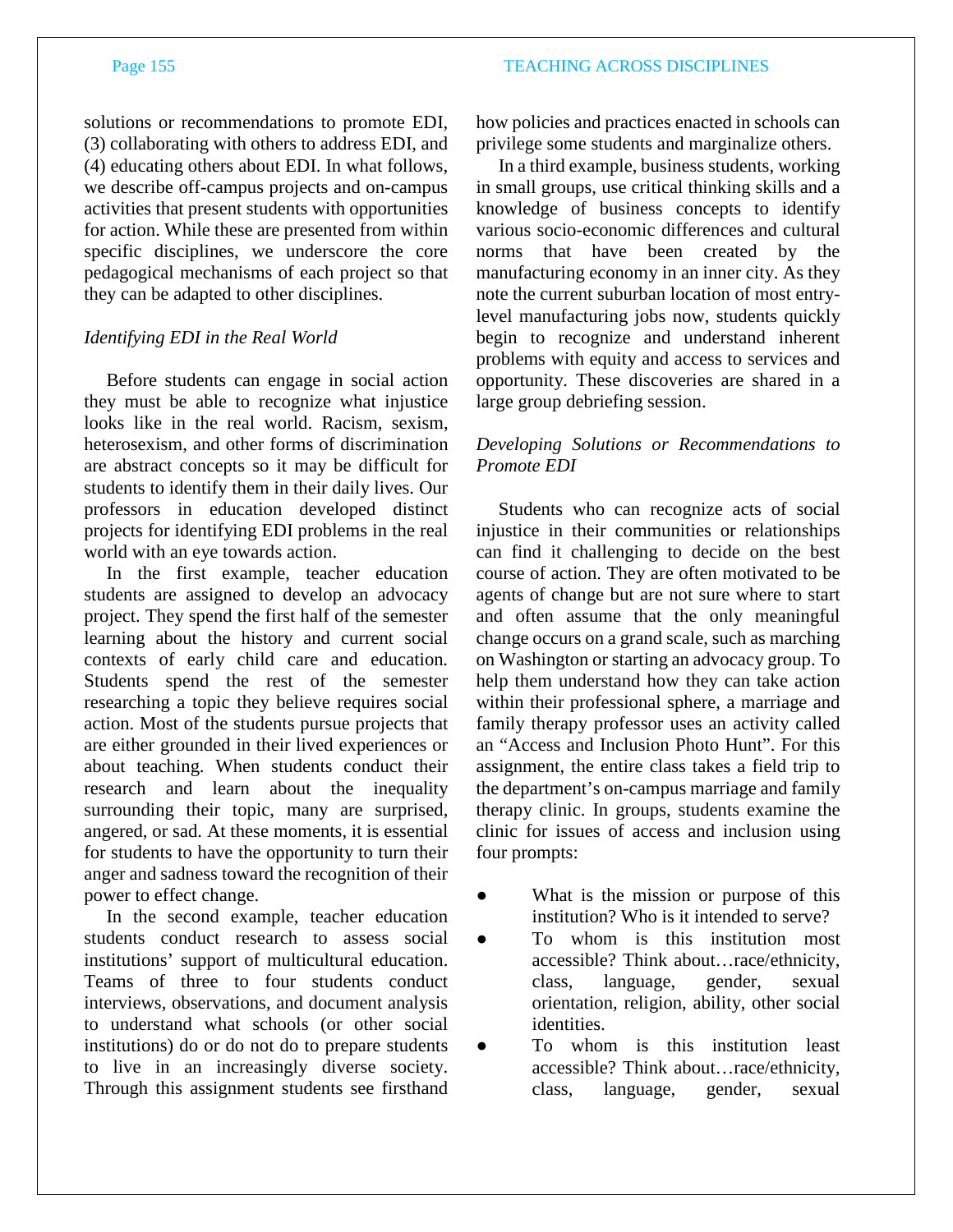orientation, religion, ability, other social identities.

Brainstorm ways this institution could be more inclusive based on the issues of access and inclusion identified above.

As the groups document the strengths and weaknesses with photos, the professor and a staff member from the disability services office act as consultants, answering student questions about things like session fees and door width requirements for wheelchair access. Students share what they learn while displaying their photos using wireless projection technology. The opportunity to brainstorm solutions and ways to increase inclusion within their own professional practice settings puts students in a better position to be change agents and advocates in their future professions.

In a second example, a business professor uses case studies to help students identify effective action strategies in a business ethics course. Many situations that lend themselves to business ethics scrutiny exist in the current business world, including sexual harassment or other instances of discrimination. Students are asked to analyze issues presented in the case study and suggest possible solutions. Then, role plays and simulations engage students and offer a low-risk method of examining these situations and brainstorming viable recommendations.

### *Collaborating with Others to Address EDI*

Collaboration is a key factor in on- and offcampus activities that promote response to EDI issues. In one interdisciplinary learning community that combined philosophy and Spanish, collaboration allows students, professors, administrators, community members and community-based organizations to not only achieve immediate goals in an afterschool tutoring program for youth in an underserved community, but also ensure that the project continues with momentum when the semester is over.

During the semester in which the students enroll in the learning community, the professors, students, community members and a local nonprofit collaborate to develop an afterschool program at a local immigrant center. When the semester ends, college students are given the option to receive credit, within the context of different courses, for continuing the work. The institution supports this work with a free van service for students to the facility where they tutor, and the non-profit provides the space for the tutoring.

While it would be challenging for any one professor to initiate and sustain this project alone, it is made possible through collaboration. With many different people, offices, and organizations aligned towards the common goal of a successful community-based project, it is possible for action around EDI to be sustainable and palpable. We believe sustained action leads to sustained change. The elementary students are doing better in school as a result of the after-school support, and the college students have a better understanding of how community-based organizations, and community members, are tremendous resources, sources of strength, and proponents of change within disinvested communities.

### *Educating Others about EDI*

One of the most common ways to promote social justice is through educating others. Students also need examples, guidance, and practice to learn how to teach others about social injustice. One example of this comes from a previously described education class in which students evaluate a social institution (e.g., schools, community site, radio station, etc.) to gauge its level of support for multicultural education. After students collect and analyze data regarding EDI in their chosen social institution, they come up with recommendations about how their selected institution can improve or increase their level of support for multicultural education. Students are encouraged to share their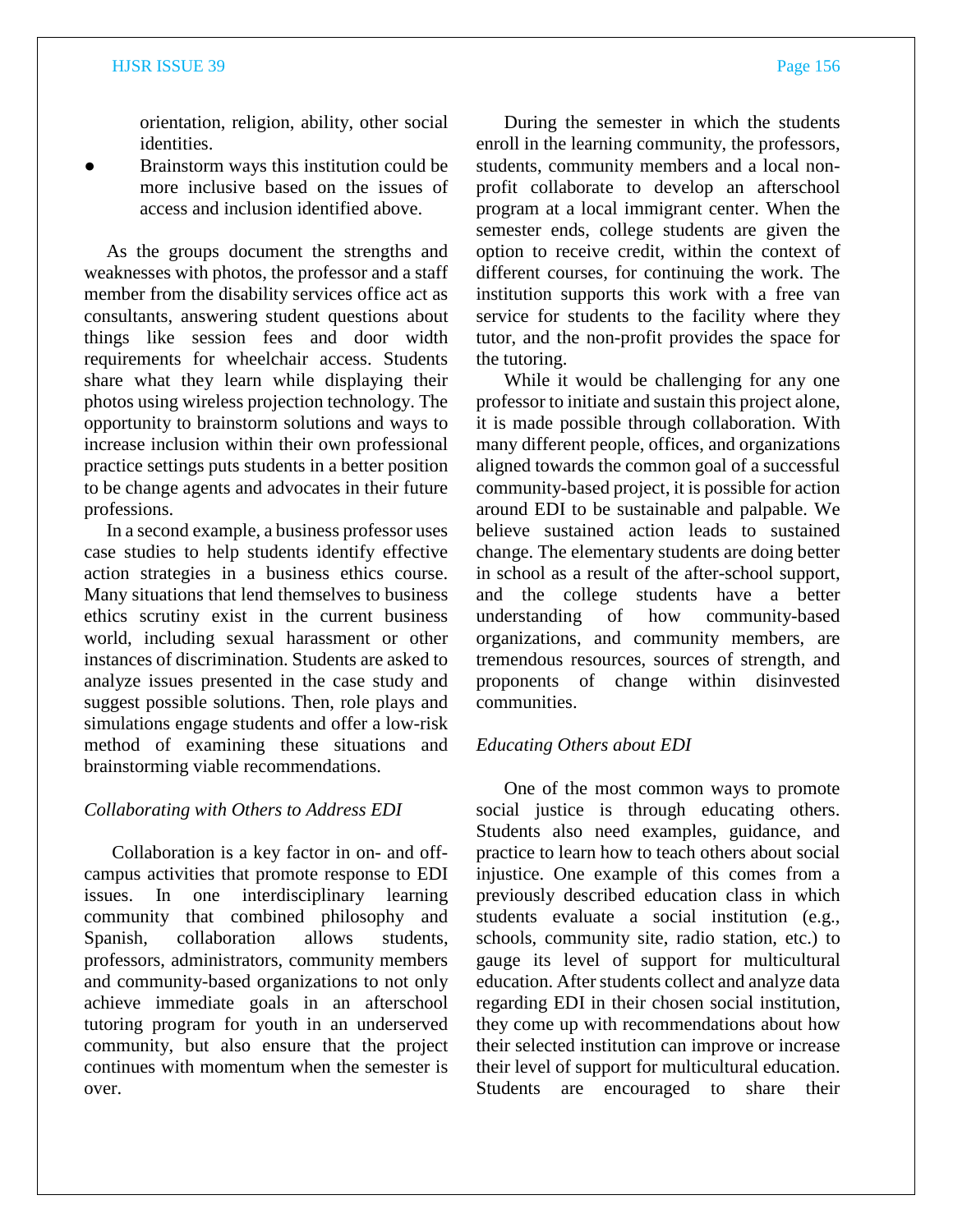recommendations with the staff at their institutions, if asked to do so. All teams then present their findings and recommendations to the class during the last two weeks of the semester.

Students learn from their research and from educating others how much we need multicultural education. Many find out about (and are surprised by) the lack of multicultural education implemented in our schools and other social institutions. Teams that select a shelter, for example, can actually cook food for the residents and sit down to speak with them to understand the experiences of children who are homeless or highly mobile (Adams 2007). This assignment crystallizes what students have learned over the course of the semester and provides them with the opportunity to take action and promote equity, diversity, and inclusion in the real world.

### **Conclusion**

In working to document how each of us teaches to foster students' awareness, knowledge, skills, and capacity for action, we noted several commonalities in approaches to curriculum and pedagogy that ran across the four learning objectives. Irrespective of discipline, we each work toward these objectives by providing opportunities in our classrooms for the following: (1) experiential learning, (2) activation of students' prior knowledge, (3) repositioning the role of the instructor, (4) communitybased learning, and (5) reflection. First, we place a great value in giving our students many opportunities for experiential learning (Dewey 1938). Service learning, community partnerships, field trips, and other hands-on experiences provide our students a direct experience of the content of our courses.

Additionally, we seek to emphasize that our students often come into our courses with valuable prior knowledge and personal experiences within the field of study. Creating curriculum and classroom activities that foreground our students' expertise and understandings serves to explicitly flatten the hierarchy of the learning community (Freire 1970) and allows us to draw on knowledge beyond the reach of even the most informed professor's expertise on the subject. Foregrounding students' knowledge is one of the many ways we all work to reposition the role of the instructor. Moving away from the unidirectional "scholar on the stage" approach to pedagogy, we reposition ourselves as guides, mentors, collaborators, and co-learners, working alongside of our students in the process of collectively constructing knowledge and understanding (Lave and Wenger 1991). Shifting away from the traditional "banking model" (Freire 1970) requires a different kind of labor on the part of the instructor, and also requires our students to rethink their own positions as active rather than passive learners. However, doing this work to shift the power dynamics of the classroom seems to be an integral component of teaching and learning for EDI.

Community-based learning or connecting with the community outside of the course (e.g., field work) is a powerful way to integrate EDI



principles and to connect these principles to real world issues and challenges. Accomplishing this in a setting that is community-based fosters discussion and learning about abstract topics such as obligation, how we ought to live, and what it means to respect another person. This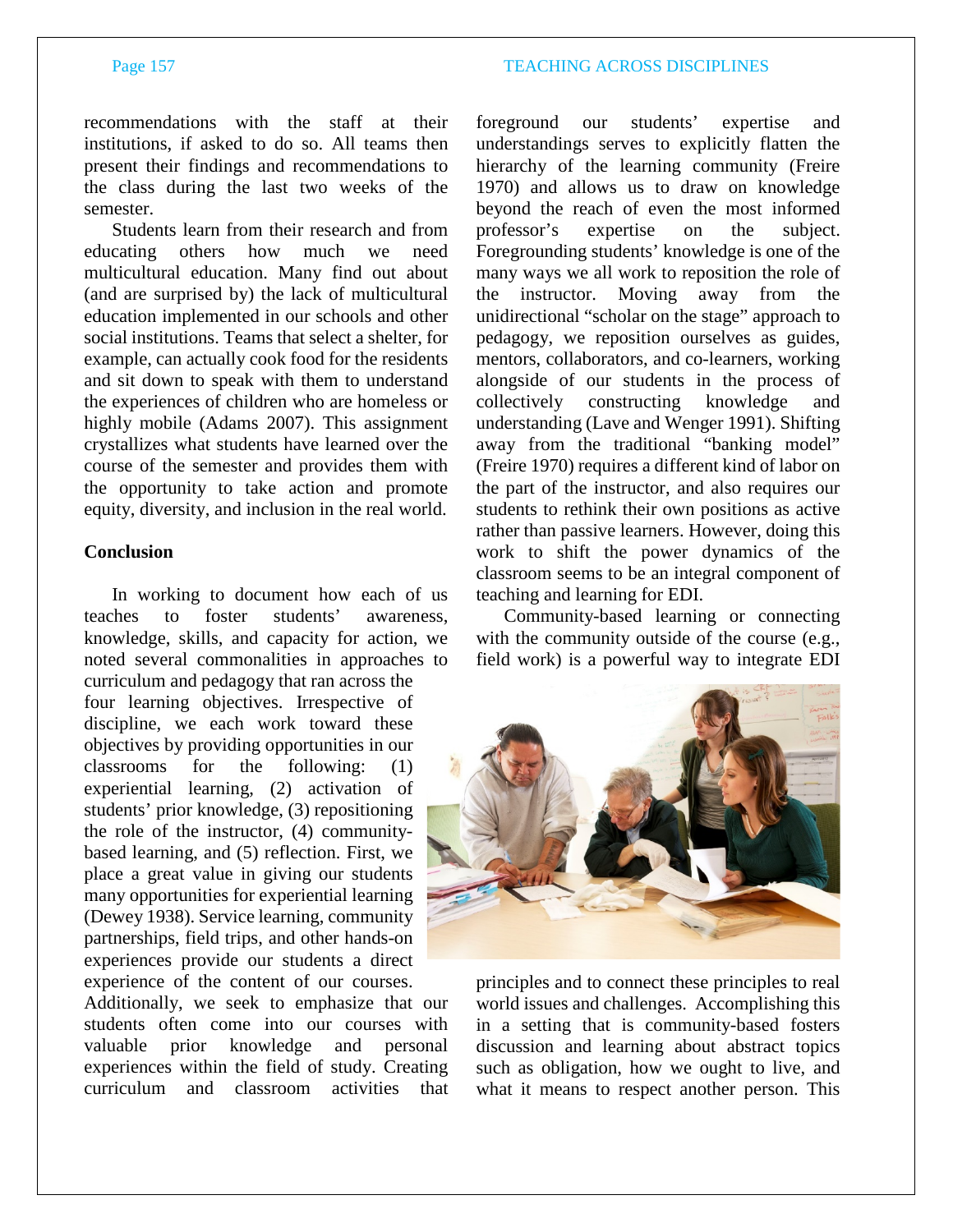level of awareness is an integral part of academic rigor in course content, while engaging students and encouraging them to be change agents in their thinking and problem-solving within their spheres of influence.

Finally, these curricular choices and pedagogical strategies are all maximized when we build in ample opportunities for individual reflection and a space for these reflections to be shared. Particularly when we ask our students to engage in learning experiences that are unfamiliar or which require some vulnerability or risk taking, it is essential that we provide opportunities to process these experiences. Reflective assignments also allow students to draw connections between singular learning experiences and the broader context of the course content as a whole. Additionally, EDI values are modeled when the instructor joins with the learners by sharing their own reflection on a shared learning experience.

Throughout this article we have highlighted a variety of curricula and a range of pedagogical strategies which foster equity and inclusion in diverse classroom settings. These approaches to teaching and learning are being offered intentionally to fulfill multiple goals for ourselves and our students. First, as educators working in a variety of settings, we find that this way of working maximizes the kind of teaching and learning that takes place in our classrooms. Additionally, this more democratic approach to knowledge making purposefully mirrors the values of equity and inclusion embedded in the content of our courses, particularly in courses where the subject matter explicitly addresses issues of social justice. Perhaps most importantly, however, we employ these pedagogical strategies to model the kind of collective action we hope our students will bring to fostering equity, diversity, and inclusion in whatever fields they participate in their lives and careers.

In closing, throughout this article we have sought to provide several concrete curricular and pedagogical strategies that will serve to support our colleagues working across disciplines who seek to foster EDI in their classrooms. It is important to note, however, that these strategies must be grounded in a fundamental belief in our students' capacity for learning and an appreciation of the strengths and knowledge they bring to our work together. These teaching and learning strategies may not be fully realized without this belief. Our students have each had different experiences of marginalization, oppression, power, and privilege but all of them can work to dismantle the structures which reproduce inequality and exclusion. It is our goal to strengthen all students' capacities be change agents who work for social justice in their personal and professional lives. We are reminded of the investment we need to make in our students' growth and learning by bell hooks (1994), who writes,

To educate as the practice of freedom is a way of teaching that anyone can learn. That learning process comes easiest to those of us who teach who also believe that there is an aspect of our vocation that is sacred; who believe that our work is not merely to share information but to share in the intellectual and spiritual growth of our students. To teach in a manner that respects and cares for the souls of our students is essential if we are to provide the necessary conditions where learning can most deeply and intimately begin. (P. 13)

Finally, it is essential to note that our work to teach and learn for EDI has been greatly enriched by this opportunity to work with each other across disciplines and across institutions. By breaking down the silos that have traditionally constrained us, we have seen new possibilities for EDI in our own work. It is our sincere hope that this article provides readers with the inspiration and the tools to foster equity, diversity, and inclusion in classrooms, and the encouragement to reach out to colleagues across disciplines in order to maximize opportunities.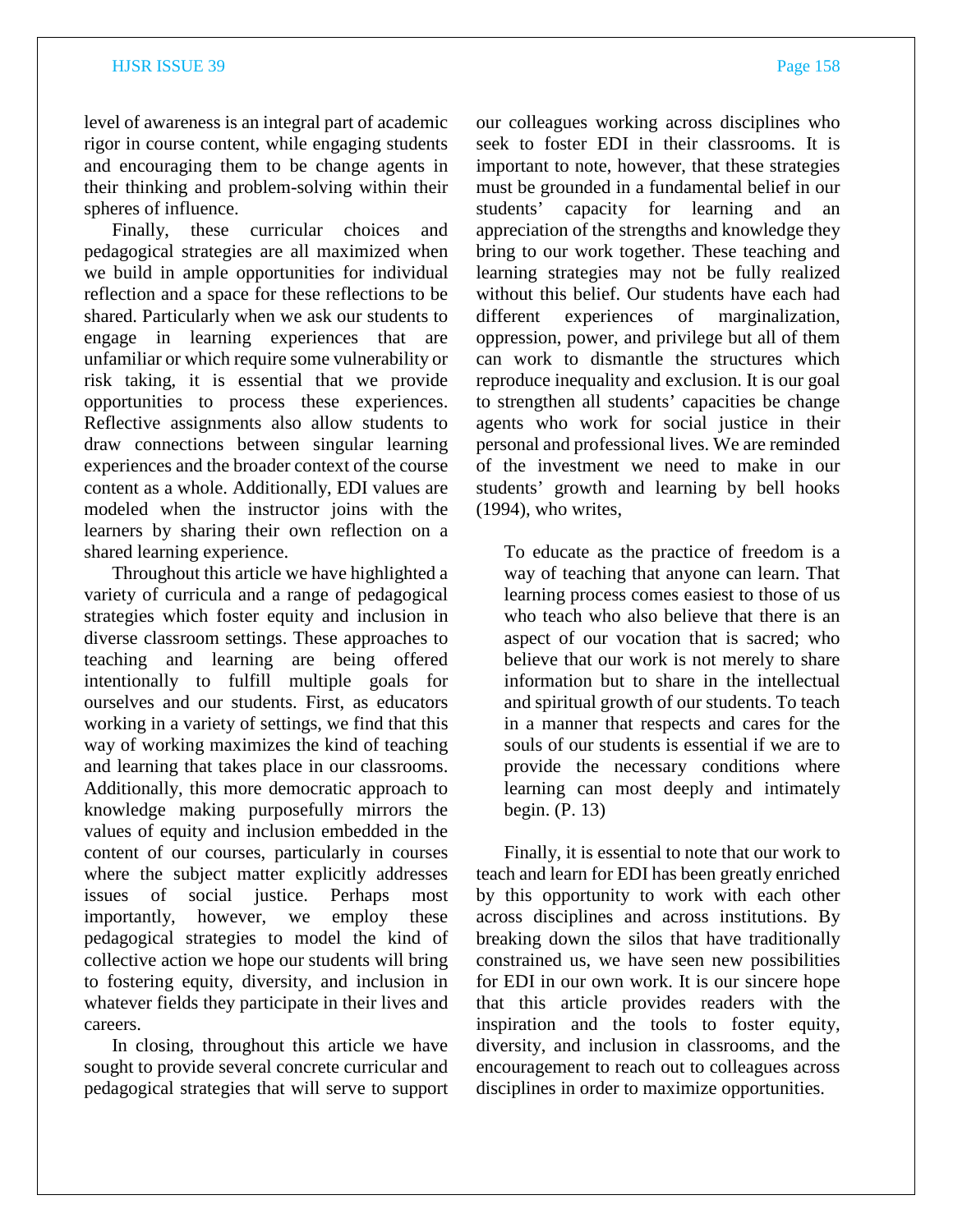*Erica Hartwell is an Assistant Professor of Marriage and Family Therapy at Fairfield University and a Licensed Marriage and Family Therapist in the state of Connecticut. She teaches courses in social justice, couple therapy, research methods, therapist self-development, and LGBTQ issues. Her scholarship focuses on promoting social justice in mental health, particularly through the effective training of mental health providers to provide ethical and appropriate treatment to clients with marginalized identities.*

\_\_\_\_\_\_\_\_\_\_\_\_\_\_\_\_\_\_\_\_\_\_\_\_\_\_\_\_\_\_\_\_\_\_\_\_\_\_\_

*Kirsten Cole is an Assistant Professor of Early Childhood Education in the Teacher Education Department at the Borough of Manhattan Community College, which is part of the City University of New York (CUNY) system. In 2013 Cole received her PhD in Urban Education from the CUNY's Graduate Center. Her research interests include the study of teachers' lives, collaboration and mentoring in early childhood classrooms, and anti-oppressive education.*

*Sarah Donovan is an associate professor in the Department of Philosophy and Religious Studies at Wagner College in New York City. Her teaching and research interests include feminist, social, moral, and continental philosophy. She has taught in Wagner's learning community programs since 2003 where she focuses on teaching philosophy through an interdisciplinary frame, and applying it outside of the classroom.*

*Ruth L. Greene is a Professor of Psychology and O'Herron Distinguished Professor at Johnson C. Smith University and a Faculty Affiliate of the UNC-Charlotte Urban Education Collaborative. Her teaching and research interests include educational, developmental psychology, and health and mental health disparities among African Americans. An active community leader, she serves on numerous local, state and national*  *boards and provides leadership for undergraduate research and service learning.*

*Stephanie Burrell Storms is an Associate Professor of Multicultural Education and Director of Secondary Education at Fairfield University. Her teaching and research interests include social justice education, teacher research, service-learning, and program evaluation. Stephanie is the Region 1 Director for the National Association for Multicultural Education and a member of the Connecticut State Advisory Committee to the United States Commission on Civil Rights.*

*Theodora Williams is an Associate Professor of Business at Marygrove College. She teaches courses in business, business ethics, and human resource management as well as interdisciplinary studies. Her research interests include the integration of technology into teaching for improved student learning outcomes, the study of organizational structures and management strategies for efficiency and effectiveness, and the scholarship of teaching and learning. She currently serves as co-chair for the reaffirmation of accreditation project at the College.*

# **References**

\_\_\_\_\_\_\_\_\_\_\_\_\_\_\_\_\_\_\_\_\_\_\_\_\_\_\_\_\_\_\_\_\_\_\_\_\_\_\_

- Adams, Maurianne. 2016. "Pedagogical Foundations for Social Justice Education." Pp. 27-54 in *Teaching for Diversity and Social Justice*, edited by M. Adams, L. A. Bell, D.J. Goodman, and K.Y. Joshi. 3rd ed. New York City: Routledge.
- Adams, Maurianne. 2007. "Pedagogical Frameworks for Social Justice Education." Pp. 15-33 in *Teaching for Diversity and Social Justice,* edited by M. Adams, L.A. Bell, and P. Griffin. 2nd ed. New York City: Routledge.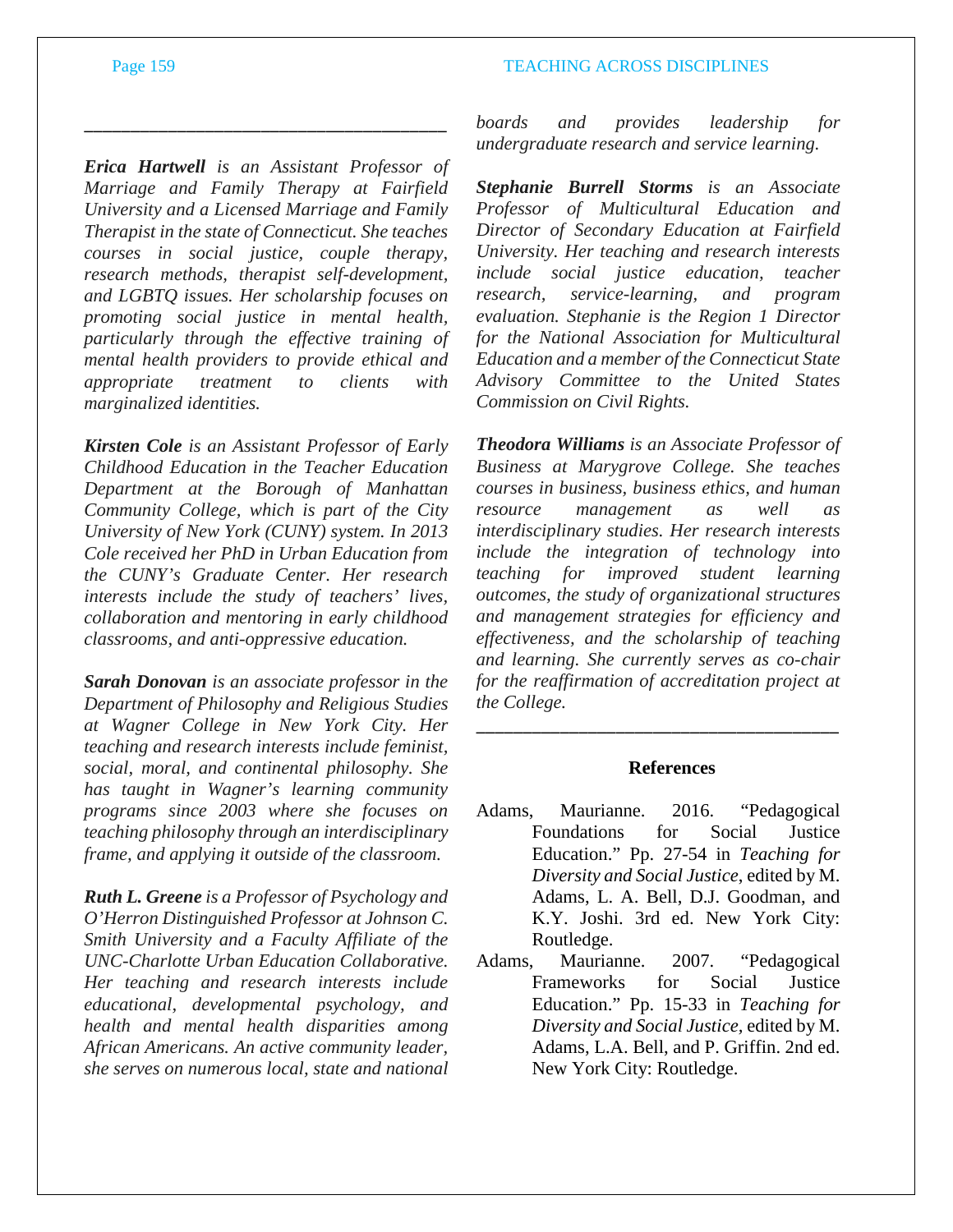- Adams, Maurianne, Lee Ann Bell, Diane J. Goodman, and Khyati Y. Joshi. 2016. *Teaching for Diversity and Social Justice.* 3rd ed. New York City: Routledge.
- Adichie, Chimamanda Ngozi. 2009, July. *The Danger of a Single Story*. [Video file]. Retrieved from (https://www.ted.com/talks/chimamanda \_adichie\_the\_danger\_of\_a\_single\_story? language=en#t-14731)
- Allen, Katherine R., and Margaret Crosbie-Burnett. 1992. "Innovative Ways and Controversial Issues in Teaching about Families: A Special Collection on Family Pedagogy." *Family Relations* 41*:*9-11.
- Bell, Lee Anne, Khyati, Y. Joshi, and Ximena Zuniga. 2007. "Racism, Immigration, and Globalization Curriculum Design." Pp. 145-166 in *Teaching for Diversity and Social Justice,* edited by M. Adams, L.A. Bell, and P. Griffin. 2nd ed. New York City: Routledge.
- Burrell Storms, Stephanie. 2012. "Preparing Students for Social Action in a Social Justice Education Course: What Works?" *Equity & Excellence in Education* 45(4):547-560.
- Council on Interracial Books for Children. 2007. "10 Quick Ways to Analyze Children's Books for Racism and Sexism." Pp. 10- 11 in *Rethinking Our Classrooms,* Vol. 1, *Teaching for Equity and Justice*, edited by W. Au, B. Bigelow, and S. Karp. Milwaukee: Rethinking Schools.
- Cross, K. Patricia. 1998. "Why Learning Communities? Why Now?" *About Campus* 3(3):4-11.
- Dewey, John. 1938. *Experience in Education.*  New York City: McMillan.
- D'Andrea, Michael, Judy Daniels, and Mary Jo Noonan. 2003. "New Developments in the Assessment of Multicultural Competence: The Multicultural Awareness-Knowledge-Skills Survey-Teachers Form." Pp. 154-167 in

*Handbook of Multicultural Competencies in Counseling and Psychology*, edited by D.B. Pope-Davis, H.L.K. Coleman, W. Ming Lui, and R. L. Toporek. Thousand Oaks, CA: Sage Publications, Inc.

- Dugan, John P., and Susan R. Komives. 2010. "Influences on College Students' Capacities for Socially Responsible Leadership." *Journal of College Student Development* 51(5):525-549.
- Frame, Marsha W. 2001. "The Spiritual Genogram in Training and Supervision." *The Family Journal* 9(2):109-115.
- Freire, Paulo. 1970. *Pedagogy of the Oppressed.*  New York City: Continuum.
- Fuentes, Rey, Lara Chanthongthi, and Francisco Rios. 2010. "Teaching and Learning Social Justice as an 'Intellectual Community' Requirement: Pedagogical Opportunities and Student Understandings." *Equity & Excellence in Education* 43(3): 357-374.
- Griffin, Pat. 2007a. "Introductory Module 1." P. 54 in *Teaching for Diversity and Social Justice*, edited by M. Adams, L.A. Bell, and P. Griffin. 2nd ed. New York City: Routledge.
- Griffin, Pat. 2007b. "Introductory Module 2." P. 64 in *Teaching for Diversity and Social Justice*, edited by M. Adams, L.A. Bell, and P. Griffin. 2nd ed. New York City: Routledge.
- Hardy, Kenneth, and Tracey A. Laszloffy. 1995. "The Cultural Genogram: Key to Training Culturally Competent Family Therapists." *Journal of Marital and Family Therapy* 21(3):227-237.
- Hartman, Laura P., and Joe DesJardins. 2008. *Business Ethics: Decision Making for Personal Integrity and Social Responsibility*. Instructor's Manual. New York City: McGraw-Hill Irwin.
- hooks, bell. 1994. *Teaching to Transgress: Education as the Practice of Freedom*. London, UK: Routledge.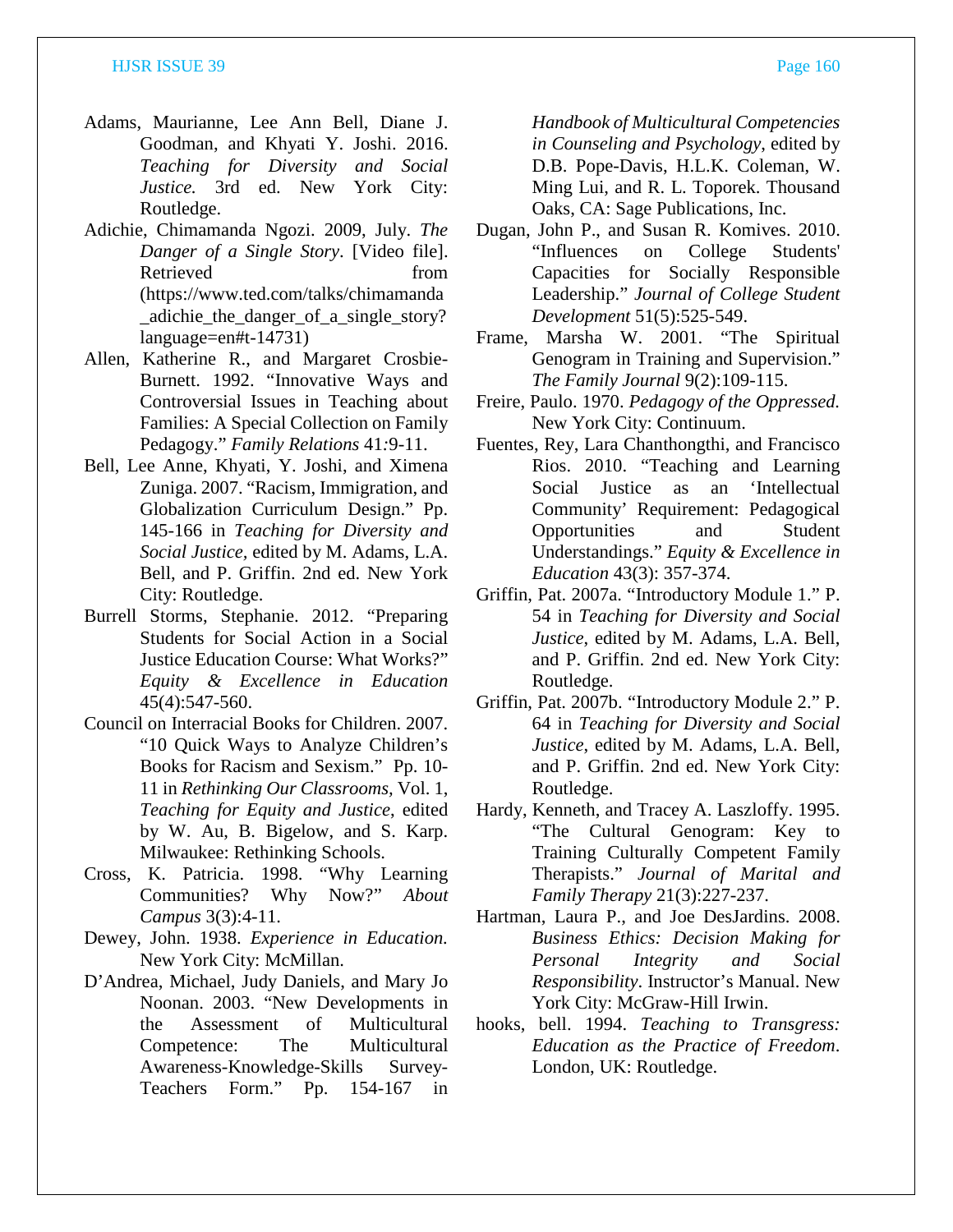- 
- Hutnik, Nimmi, and Jane Gregory. 2008. "Cultural Sensitivity Training: Description and Evaluation of a Workshop." *Nurse Education Today*  28(2):171-178.
- Iverson, Susan V. 2012. "Multicultural Competence for Doing Social Justice: Expanding Our Awareness, Knowledge, and Skills." *Journal of Critical Thought and Praxis* 1(1):Article 5.
- Irvine, Jacqueline J. 2003. *Educating Teachers for Diversity: Seeing with a Cultural Eye*. New York City: Teachers College Press.
- Kant, Immanuel. 1983. *Grounding for the Metaphysics of Morals*, translated by J. Ellington. First published in 1785. 3rd ed. Indianapolis: Hackett Publishing.
- Keiley, Margaret K., Megan Dolbin, Jennifer Hill, Nithyakala Karuppaswamy, Ting Liu, Rajaswari Natrajan, Shruti Poulson, Natashia Robbins, and Paula Robinson. 2002. "The Cultural Genogram: Experiences from Within a Marriage and Family Therapy Training Program." *Journal of Marital and Family Therapy* 28(2):165-178.
- Kosutic, Iva, Marisol Garcia, Tiffany Graves, Francesca Barnett, Johanna Hall, Erin Haley, Justin Rock, Amber Bathon, and Bethany Kaiser. 2009. "The Critical Genogram: A Tool for Promoting Critical Consciousness." *Journal of Feminist Family Therapy* 21(3):151-176.
- Lave, Jean, and Etienne Wenger. 1991. *Situated Learning: Legitimate Peripheral Participation*. Cambridge, MA: University of Cambridge Press.
- Lim, Soh-Leong. 2008. "Transformative Aspects of Genogram Work: Perceptions and Experiences of Graduate Students in a Counseling Training Program." *The Family Journal* 16(1):35-42.
- Lisman, David C., and Irene E. Harvey. 2000. *Beyond the Tower: Concepts and Models for Service-Learning in Philosophy*.

Washington, D.C.: American Association for Higher Education.

- Mayhew, Matthew J., and Sonia DeLuca Fernández. 2007. "Pedagogical Practices that Contribute to Social Justice Outcomes." *Review of Higher Education*  31:55–80.
- McCormick, Theresa M., and Lenola Allen-Sommerville. 2000. *Multicultural Education: Awareness and Activities*. 2nd ed. Dubuque, IA: Kendall/Hunt Publishing.
- McIntosh, Peggy. 1988. "White Privilege: Unpacking the Invisible Knapsack." *Race, Class, and Gender in the United States: An Integrated Study* 4:165-169.
- Mill, John Stuart. 2001. *Utilitarianism,* edited by G. Sher. First published in 1861. 2nd ed. Indianapolis: Hackett Publishing.
- Mitchell, Tania D., David M. Donahue and Courtney Young-Law. 2012. "Service Learning as a Pedagogy of Whiteness." *Equity & Excellence in Education* 45(4):612-629.
- Nagda, Biren A., and Patricia Gurin. 2007. "Intergroup Dialogue: A Critical-Dialogic Approach to Learning about Difference, Inequality, and Social Justice." *New Directions for Teaching & Learning* 111:35-45.
- Nyikos, Martha, and Reiko Hashimoto. 1997. "Constructivist Theory Applied to Collaborative Learning in Teacher Education: In Search of ZPD." *Modern Language Journal* 81:506-517.
- Polacco, Patricia. 2009. *In Our Mothers' House.*  New York City: Philomel Books.
- Probst, Robert E. 2007. "Tom Sawyer, Teaching, and Talking." Pp. 43-49 in *Adolescent Literacy; Turning Promise Into Practice,*  edited by K. Beers, R. E. Probst, and L. Reif. Portsmouth, NH: Heinemann.
- Reis, Rick. 2016. "What Does It Mean to Be an Educated Person Today?" *Tomorrow's Professor,* March 17, para. 9.